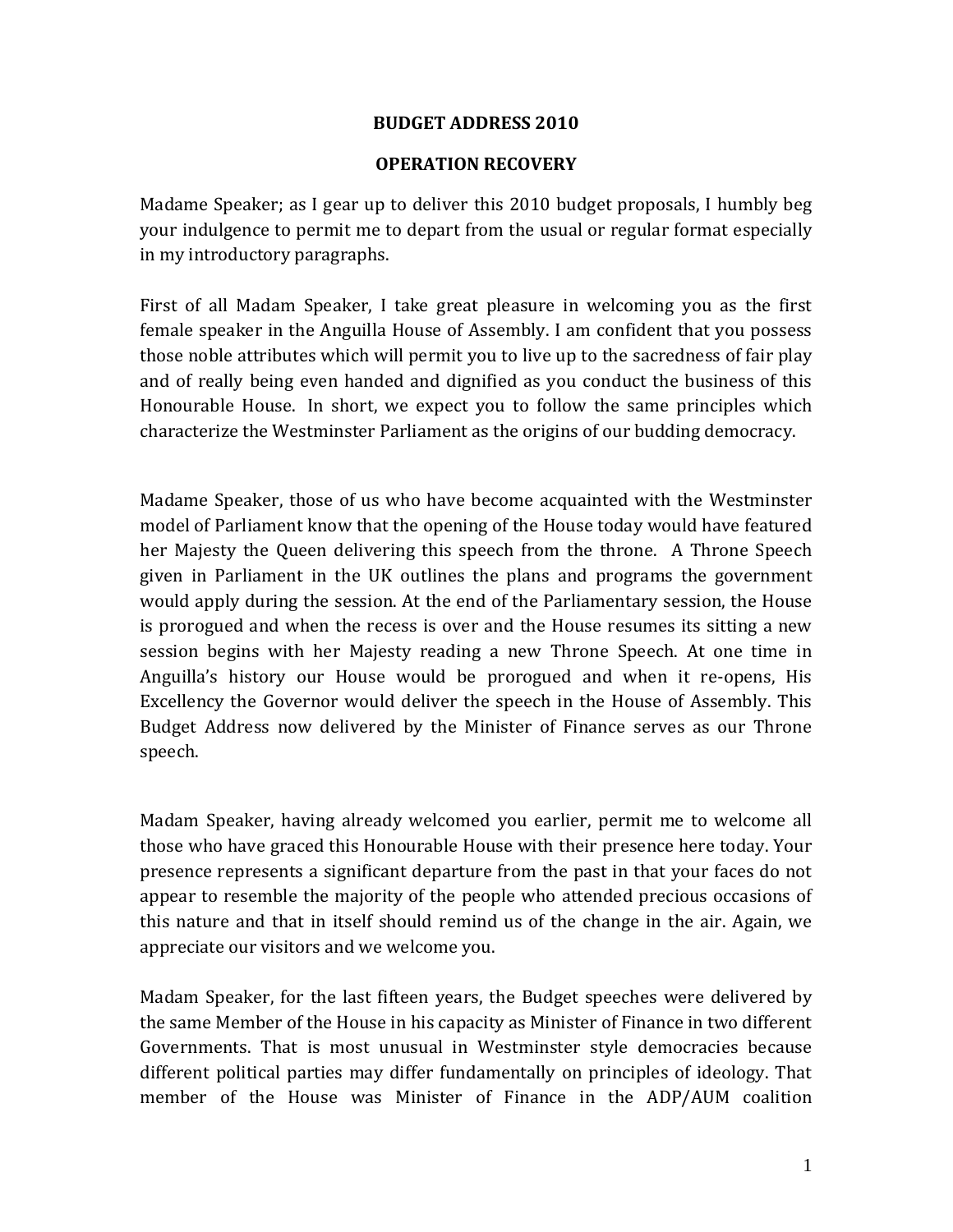government of which I was the Chief Minister from 1994 to 1999 when he virtually crossed to the ANA party, now the AUF, only two months after the people put us back in government for the second time in March 1999. This resulted in the eventual fall of the Government aided by the then Governor and the then Attorney General.

So when the AUF won the 2000 elections, that member held on to the critical Ministry of Finance and Economic Development for the next ten years until he failed to win his seat in the  $15<sup>th</sup>$  February 2010 General Elections.

It should be expected therefore that my job would be fundamentally different from what our people have been fed with over the last ten to fifteen years budget presentations.

Madam Speaker, the first and understandably, the most important departure from the past is that we immediately recognize the startling truth that this AUM Government has inherited a distressed economy, obviously brought about by the reckless conduct of the outgoing AUF leadership. It is certainly not the truth that all of Anguilla's economic woes can be blamed on the World economic downturn but rather, factors such as:

- 1. alleged corruption dating back to the early 1990s
- 2. economic mismanagement and
- 3. poor Governance.

It is my opinion that these three factors may have resulted in a culture of a total lack of transparency, a lack of accountability and the failure to ensure good Governance thus consolidating the dire economic and financial conditions facing Anguilla today ‐ but while it is true that the elected representatives of the people of a British Overseas Territory such as Anguilla have a moral and sacred responsibility to the people who entrust them by their votes, it is also true that as the administering power, H.M.G through its officials in the F.C.O. in accordance with the assurances given that the conduct of our local administration will be closely monitored and the stipulations set out in the UN Charter for colonies be upheld, I cannot avoid apportioning some blame for the virtual collapse of Anguilla's economy on elements within the F.C.O.

Madam Speaker, it is also no secret that the outgoing AUF Government has always boasted of its favoured relationship with officials in the F.C.O. and that favoured relationship had been somewhat strained when London decided to apply brakes to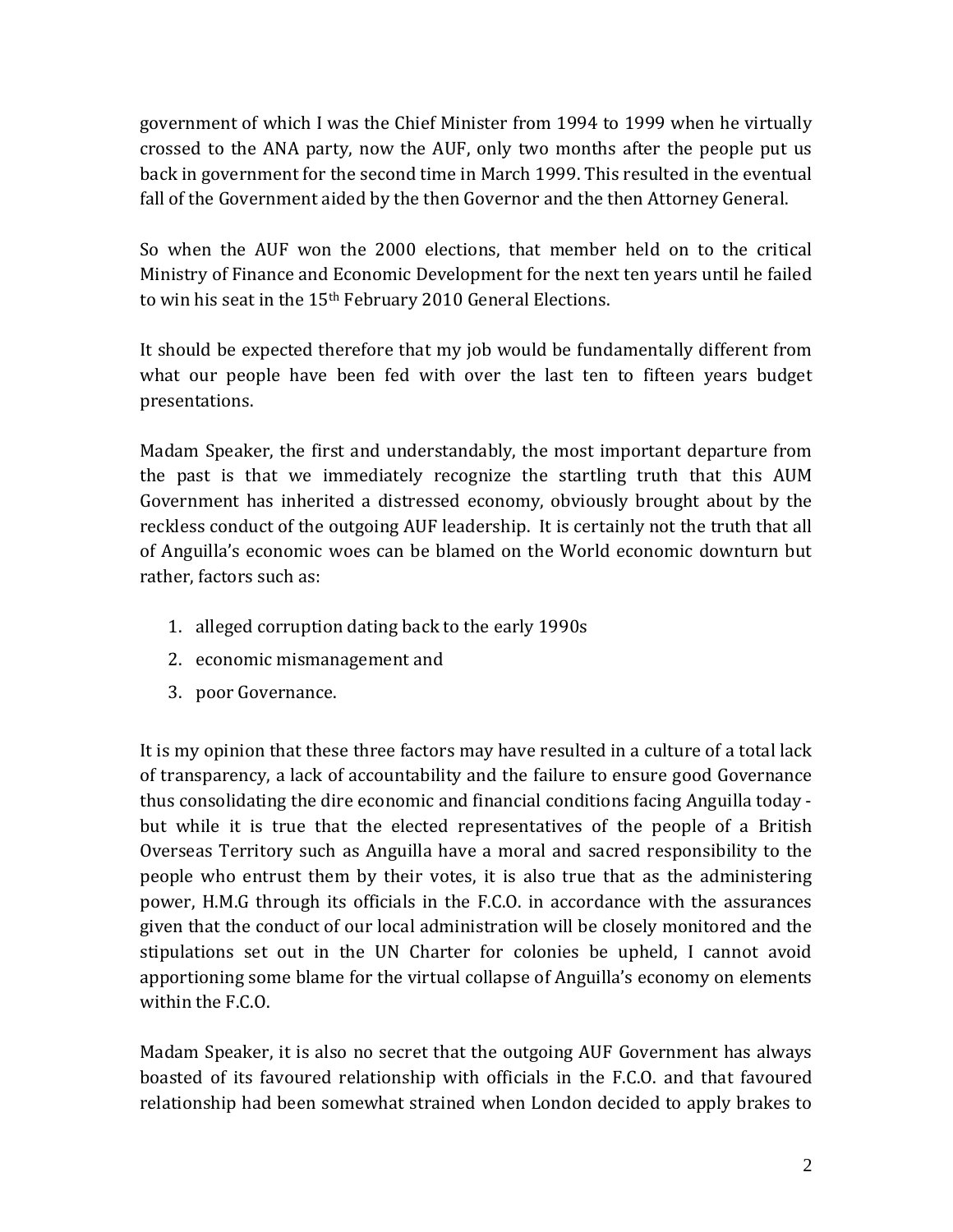Anguilla's lavish and compulsive borrowing; although, the Minister Mr. Chris Bryant in October 2009, did allow a limited EC\$20 million ostensibly to meet recurrent costs, including civil servants pay up to the elections.

So strained were relations between H.M.G. and the AUF Government that local Ministers, out of anger and frustration were publicly advocating Anguilla should break Constitutional ties with Britain and go into independence.

My Government has therefore inherited a financial situation in which even the fiscal reserves Contingency Fund which Britain had always insisted that Anguilla maintained, declined from EC\$39.62 million in November 2008 to virtually zero by the end of September 2009. This occasioned the AUF government to borrow on a monthly basis between October 2009 and January 2010, from local banks and other banks to meet recurrent costs including, to pay our public servants.

Given the financial situation at the end of February, fifteen days after the AUM assumed office, my officials in the Ministry of Finance had to negotiate a EC\$10 million loan from the Anguilla Social Security Board to meet recurrent costs including civil servants pay, the UKG having granted permission for the GoA to borrow up to an additional EC\$24 million between January to March 2010. The UKG therefore approved total borrowing of EC\$44 million for the GoA to help cover recurrent costs between the period October 2009 – March 2010. .

The recurrent deficit had, at the end of 2009, stood at EC\$55.84 million. When capital expenditure is taken into account, the overall deficit was EC\$66.42 million. It should be noted however, that because Anguilla operates on a "Cash Accounting basis, some EC\$14.25 million in unpaid invoices were carried over into 2010. So it is fair to say that the overall deficit for 2009 was in fact, approximately, EC\$80.42 million.

Flags Luxury continues to be a serious thorn in the flesh of our economic sustainability. It never was intended to do anything positive for Anguilla, and its failure may have been a blessing in disguise. The owners of the Sonesta hotel did warn the AUF leadership that this was not going to be a good development.

Although the AUF government started the process to publicly acquire the property, a gift of campaign funds stalled the process and it is more difficult to acquire now that the Credit Suisse Bank has appointed receivers to sell the project. But our government now is pursuing the process with the urgency it deserves.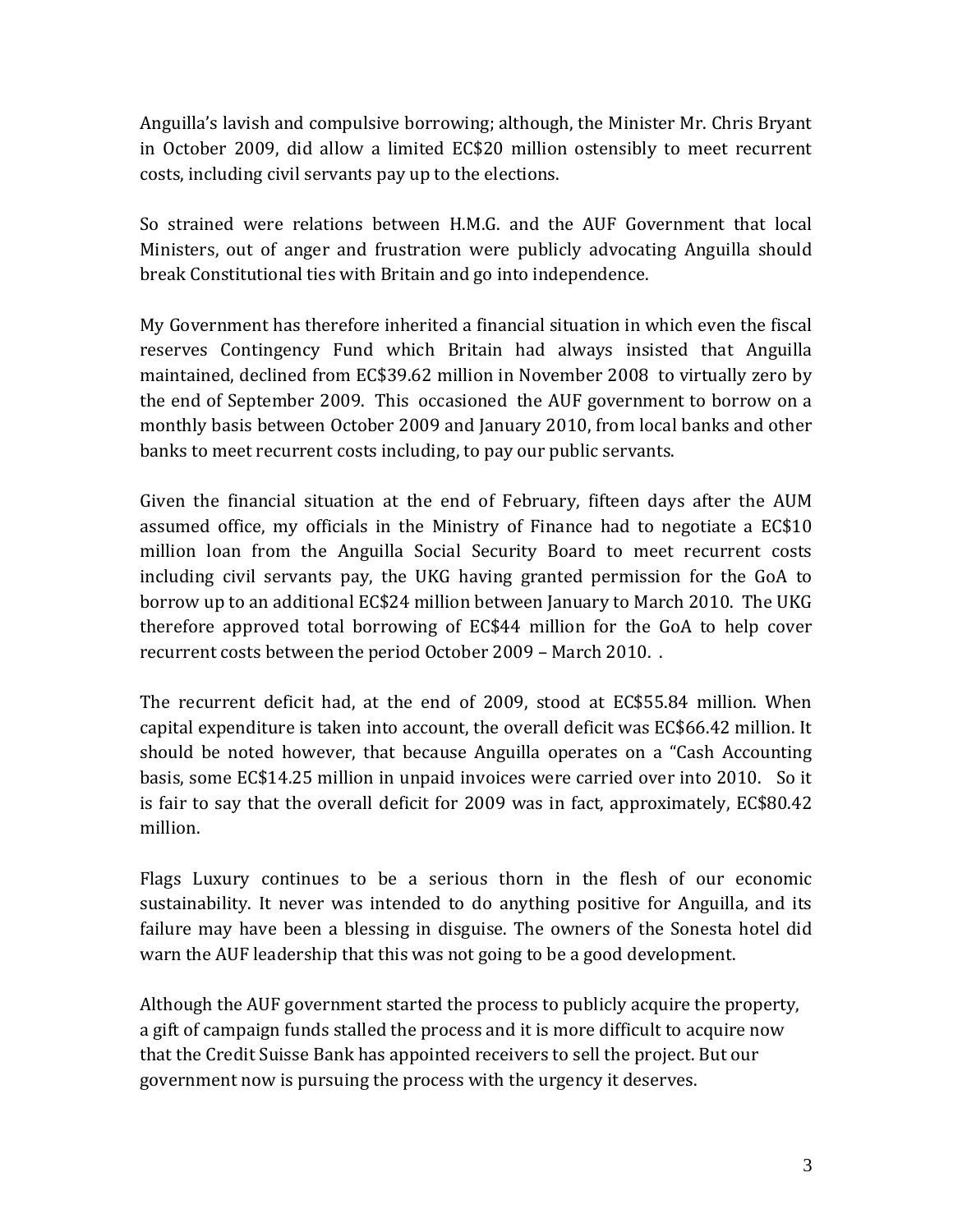With Cap Juluca, our former Minister of Finance did a lot of wrong things now resulting in Mr. Hickox being able to jeopardize the jobs of 400 Anguillians. He has been awarded US\$55 million by the Court of Appeal with Hickox demanding up to US\$170 million on an initial US\$7 million investment. Madam Speaker everyone in Anguilla was fooled that the Hickox dispute was over.

Maunday's Bay, as a most important tourism site, has always suffered from corrupt and selfish politics. I also blame the FCO for permitting this giveaway by the way of MOAs.

Those three prime economic site of Flags Luxury, Cap Juluca and Viceroy which have all been permitted to breach our important Alien Land Holding Policy.

All these developments were done to ensure that there was no trickle down effect to the local economy by using slave labour from China, India and Mexico-housing these workers on the projects. Madam Speaker while it is by taxes government gathers revenue it is my conviction that taxation should be fair. We cannot overtax the poor people while the wealthy aliens go free with the entire economy.

We are now seeking assistance in the supply of forensic accounting to assist us to track down loss revenue and we hope that HMG will some assistance as we have already told the FCO that our main issues are alleged corruption, fiscal mismanagement and poor governance. I've also asked for assistance from CDB and ECCB in this area.

 Most of our important tourism sites have been in Cove Bay, Barnes Bay, Meades Bay in the West and Sile Bay in the East have been squandered with real estate development instead of hotel.

That situation will have to be dealt with expeditiously. This AUM government will not allow our scarce economic and valuable land resources to be squandered anymore by real estate speculators.

The AUM government will also revisit the business licenses concerning regulations to ensure that young Anguillians wishing to enter private business are able to do so without unfair competition from Asian business. Our government has already instructed the AG to have legislation drafted to deal with any fronting activities for alien businessmen.

This is the time when we will stamp fronting out once and for all; we will ensure that Anguillian enterprise rise once again. A lot of this has already happened and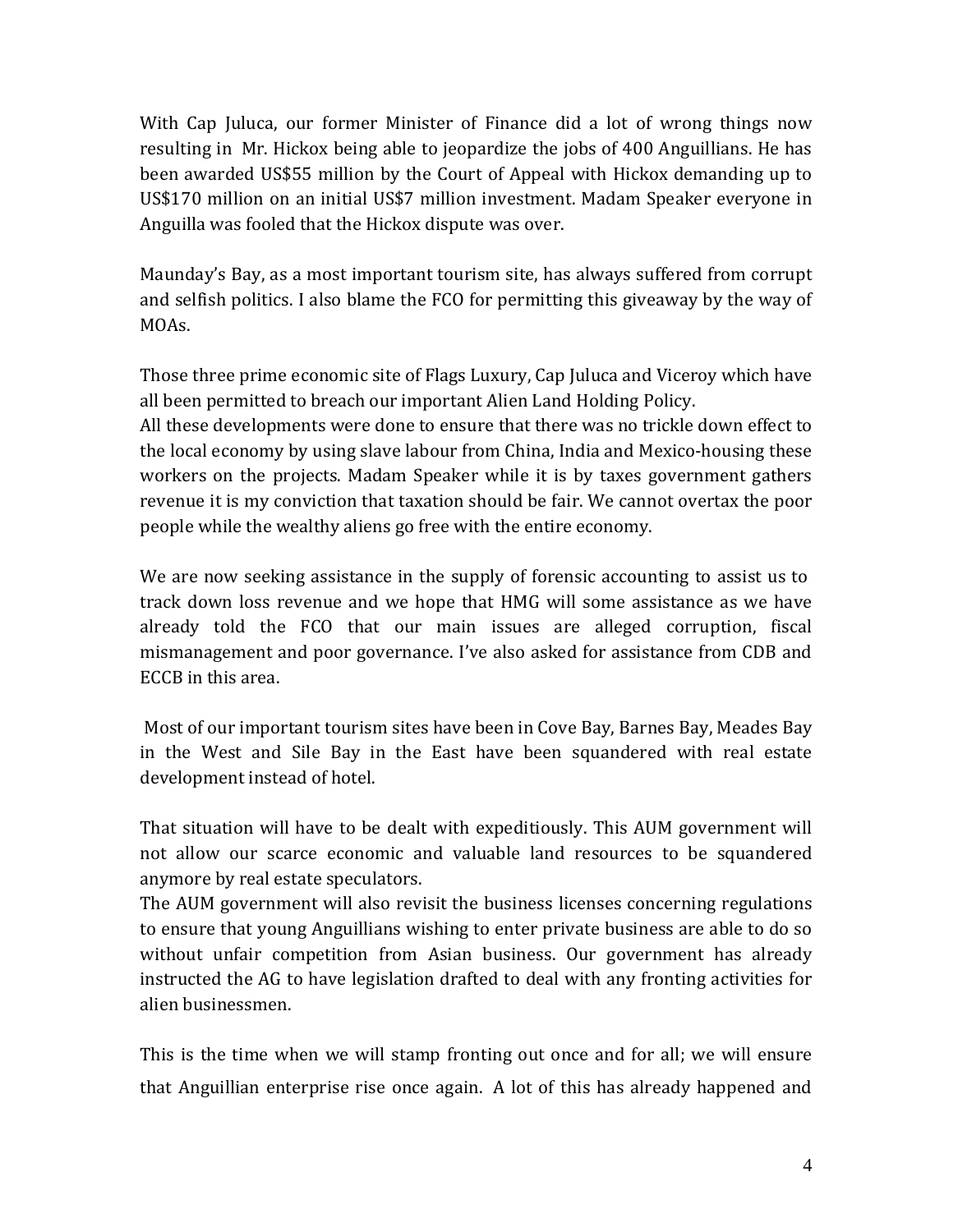new legislation will carry heavy sentences because this habit is dangerous and unpatriotic. The AUM government will work harmoniously with the local Chamber of Commerce and Local business people to ensure that we redeem the culture of Anguillians being a major part of the development of this island.

Madam Speaker, our government will also work harmoniously with the indigenous banks to ensure their stability and viability. These two banks are employing some 200 young people and we cannot allow a situation which can result in massive loss of jobs and equity. These banks must continue to play a major role in Anguilla's development now, and long after we are gone.

We must ensure that the private sector is the main source of employment resulting from a mixed and diversified economy and a strong Tourism industry. We have already commenced open dialogue with the operators in the financial services industry and with the financial services commission.

I have also signed two more TIEAs in England with the Federal Republic of Germany and Australia ensuring that Anguilla is now qualified to be removed from the black list.

We have been in communication with the French on re-kindling the cooperation links I had established with the Pointe‐a‐Pitre Chamber of Commerce to build the Bremigen International Airport and the EDF in French St. Martin to supply water and electricity which could put Anguilla in a position to benefit from renewable sources of energy including geothermal energy from the volcanic islands.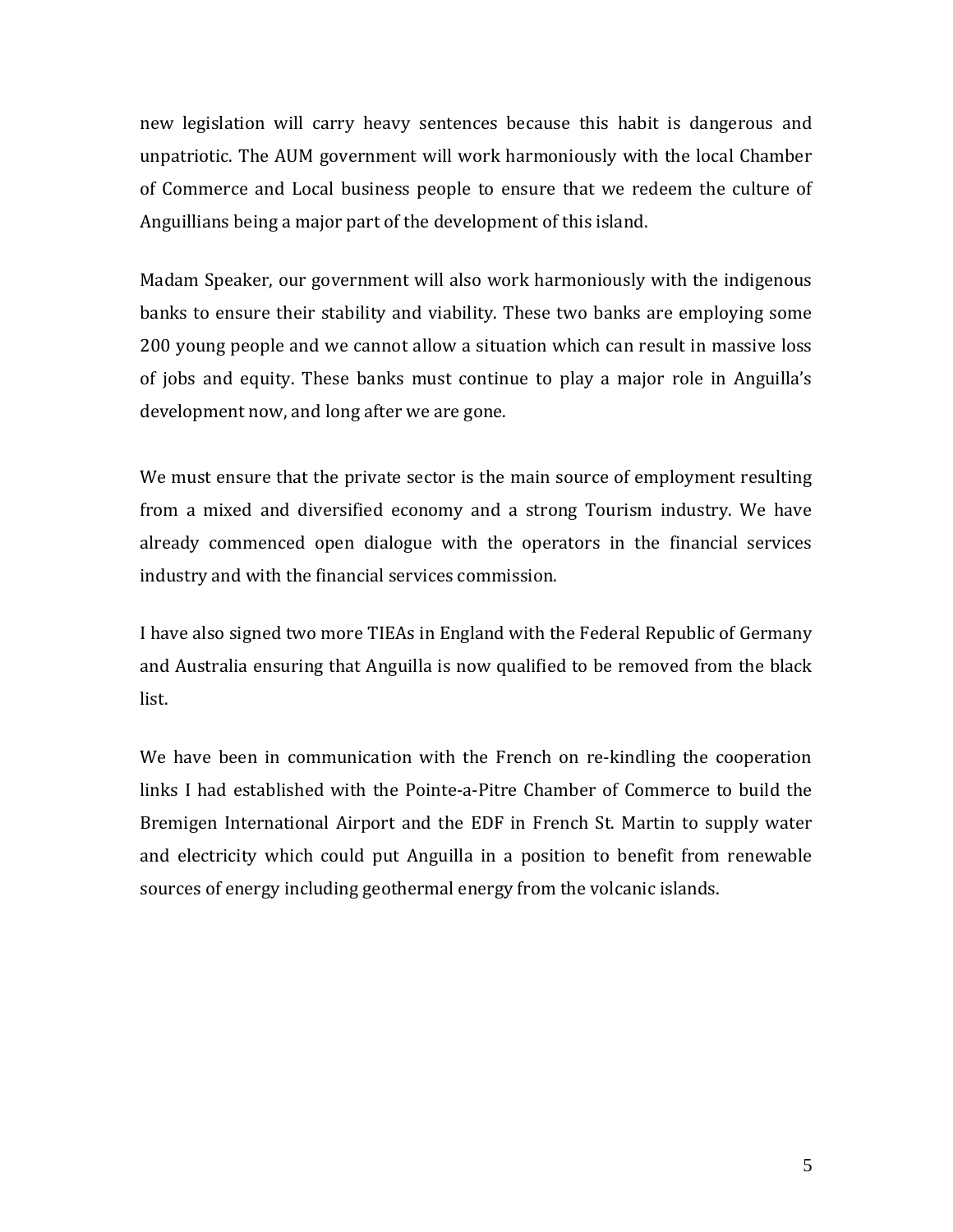Anguilla had to experience the failure of Wall‐Blake to learn that my opting for Bremigen as the only possible site was the way to go and we still need to return to that Bremigen site.

Madame Speaker, the theme we have chosen for this year's budget address is in keeping with our financial position. The choice was not mine alone but collectively, as a team, it was chosen. It is two simple words, "**OPERATION RECOVERY**".

We, the new government promised transparency, good governance and accountability and when we got into government, we opened up the financial records for the public to see. We have also consulted with the general public on our budget because, we are your servants and not your masters. This is in keeping with our Manifesto in which we promised to rescue and develop Anguilla. We have had to work hard in this first two and a half months in Office to create a budget based on reality instead of speculation – based on consultation, consensus and cooperation instead of dictation. We have had to make tough decisions but with hard work, good planning, God's help and your patience, Anguilla will rise once again.

Madame Speaker, this is the second time in history that the Anguilla United Movement has won the general elections and the first time in our history that we in the Anguilla United Movement has had a clear mandate with its founder as Chief Minister, and with this mandate, we promise to be good stewards of our beloved country.

There is no doubt that Anguilla has seen some good days. There is no doubt that there was a time in this last decade when the economy was robust and money was flowing like water in the river Nile but because we did not save that water, when it stopped flowing, our people are now thirsty.

In 2008, the Government of Anguilla seriously breached our mutually agreed borrowing guidelines by not accumulating the stipulated amount of Fiscal Reserves . By the end of 2008 Anguilla was supposed to have EC\$50.3 million in Fiscal Reserves, representing 90 days of recurrent expenditure. As mentioned earlier, by November 2008 the GoA had only managed to save EC\$39.3 million in reserves. By the end of 2009 Anguilla had a full‐fledged fiscal crisis, with fiscal reserves virtually zero.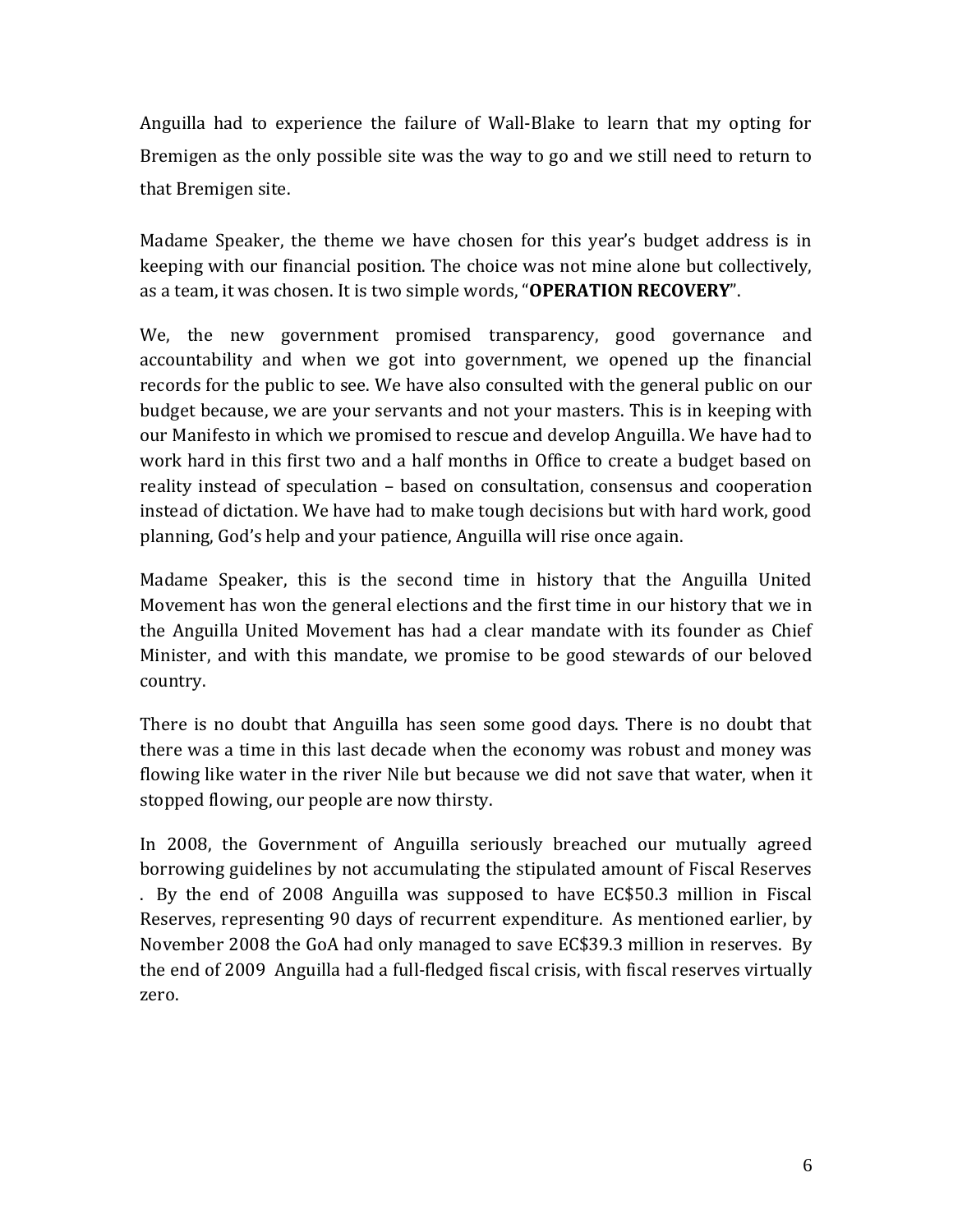We have been charged with rescuing Anguilla and while we as a country was down, you can rest assured, we have been given a new lease on life and we will rise again.

Since coming to office, the Minister of Home Affairs has placed over 100 persons in jobs; jobs for which non‐Anguillians were given work permits while our people stayed at home. That came to a halt on February  $16<sup>th</sup>$  2010 and now; we have adopted a policy of **Anguillians First**.

We believe this is what the people voted for and this is what they will get. A people get the government they deserve and this government is truly what they deserve and we will ensure that they are properly represented every single day.

Over the past 10 years, our governments have negotiated with investors from a point of weakness. One of the central themes of the budget address was, "Anguilla Inc. open for business" and we have seen what Anguilla Inc has created. It is our intention to grow the economy in a more manageable way. It is our intention to bring sustainable development to Anguilla instead of booms and bursts, peaks and Valleys. Smart economics suggests that this is the only way to go and smart development dictates that the people of Anguilla must feature in any development. Development means nothing unless our people are developed and this government will ensure that our people are developed to take advantage of all development that comes to our shores.

Madame Speaker, the budget is a serious exercise and this year, has been a daunting one. Our expenditure went from 108 million in 2005 to 204 million in 2009. This represents an increase of 96 million and now.

This budget exercise has called for hard work and I must thank my hard working and able Permanent Secretaries Mrs. Kathleen Rogers (PS Finance), Dr. Aidan Harrigan (PS Economic Development, Investment, Commerce and Tourism) for coordinating this effort.

In terms of the Recurrent Estimates, I want to also thank Budget Officer Mrs Shona Proctor who lead the Recurrent Expenditure Compilation Exercise ably assisted by Finance Officers Valencia Prentice, Clara Richardson and Euston Richardson. Comptroller of Inland Revenue Mrs. Geacheal Richardson‐Gumbs, Registrar of Companies Mr. Lanston Connor and Comptroller of Customs Mr. Kenrick Richardson spearheaded the Recurrent Revenue Compilation Exercise. Both Teams were ably assisted by the Parliamentary Secretary who offered many suggestions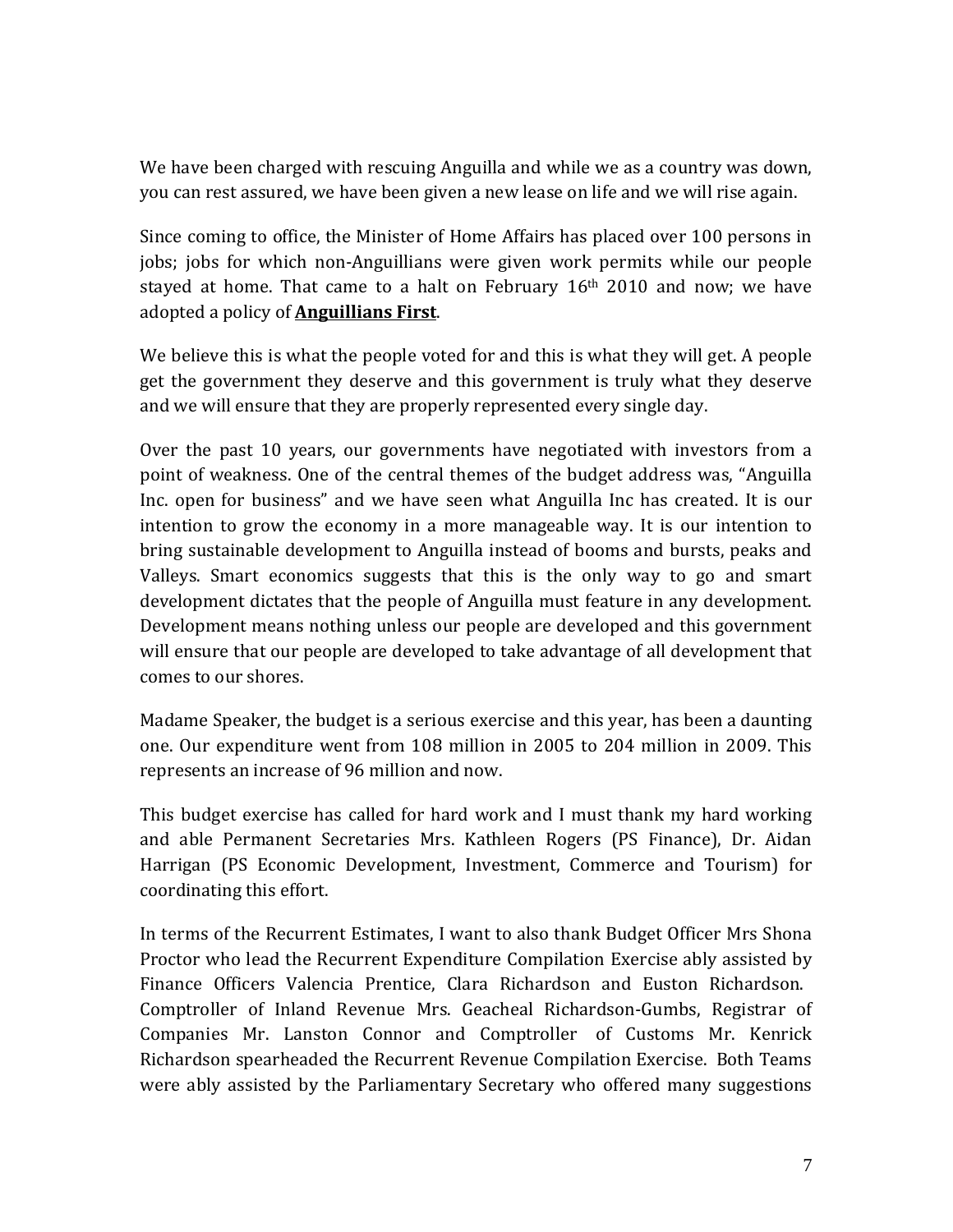and was a limitless source of energy and support. It would be remiss of me not to give special mention to Debt Officer Brenda Hughes, who compiles the Debt Statistics. As I have personally observed, she seldom leaves her desk before 7pm.

With respect to the Capital Estimates, while these are aspirational, they nonetheless must be compiled. I want to thank Chief Project Officer Ms. Anthea Ipinson who leads the efforts in this area, assisted by Ms. Shantelle Gumbs. Ms. Ipinson must also be thanked for the sterling job she did coordinating the day to day tasks which resulted in Anguilla receiving the remaining monies due to it under EDF 9, some EC\$23.5 million, which was received in February and March. Special mention must also be made of the staff of Public Administration that assisted with the Personal Emoluments submissions and all others that I may not have mentioned.

Madame Speaker, I would also like to thank my Ministerial colleagues and the many public servants who worked so hard on this budget. We have all adopted the AUM's 2010 – 2015 Manifesto as our Blueprint for Anguilla's development and this team has come together with that in mind to plan a sustainable recovery.

# **ECONOMIC AND FISCAL REVIEW 2009**

Madame Speaker, it is important that I give a brief review of Anguilla's economic and fiscal situation.

Projected estimates, in the absence of the official 2009 figures, suggests that real gross domestic product (GDP) was \$**297.75 million**. This represents negative real growth of **21.54 percent** over the 2008 GDP figure of \$**379.48 million**. 2008's growth rate was **3.78 percent**.

The number one contributor to GDP in 2009 was the **Banking and Insurance Sector**, representing **27.3 percent** of GDP.

The decline in tourism activity has seen the Hotel and **Restaurant** sector moving from the number one to the number two spot in contribution to GDP. In 2009 it represented **24.56 percent** of GDP. These top 2 sectors declined in growth by **.49 percent** and **15.22 percent** respectively.

**Government** represented the third largest sector contributing to GDP, accounting for **14.94 percent**. A growth rate of **4.34 percent** was recorded for this sector. The contribution of Government highlights the importance of the sector to the economy, especially in tough financial times.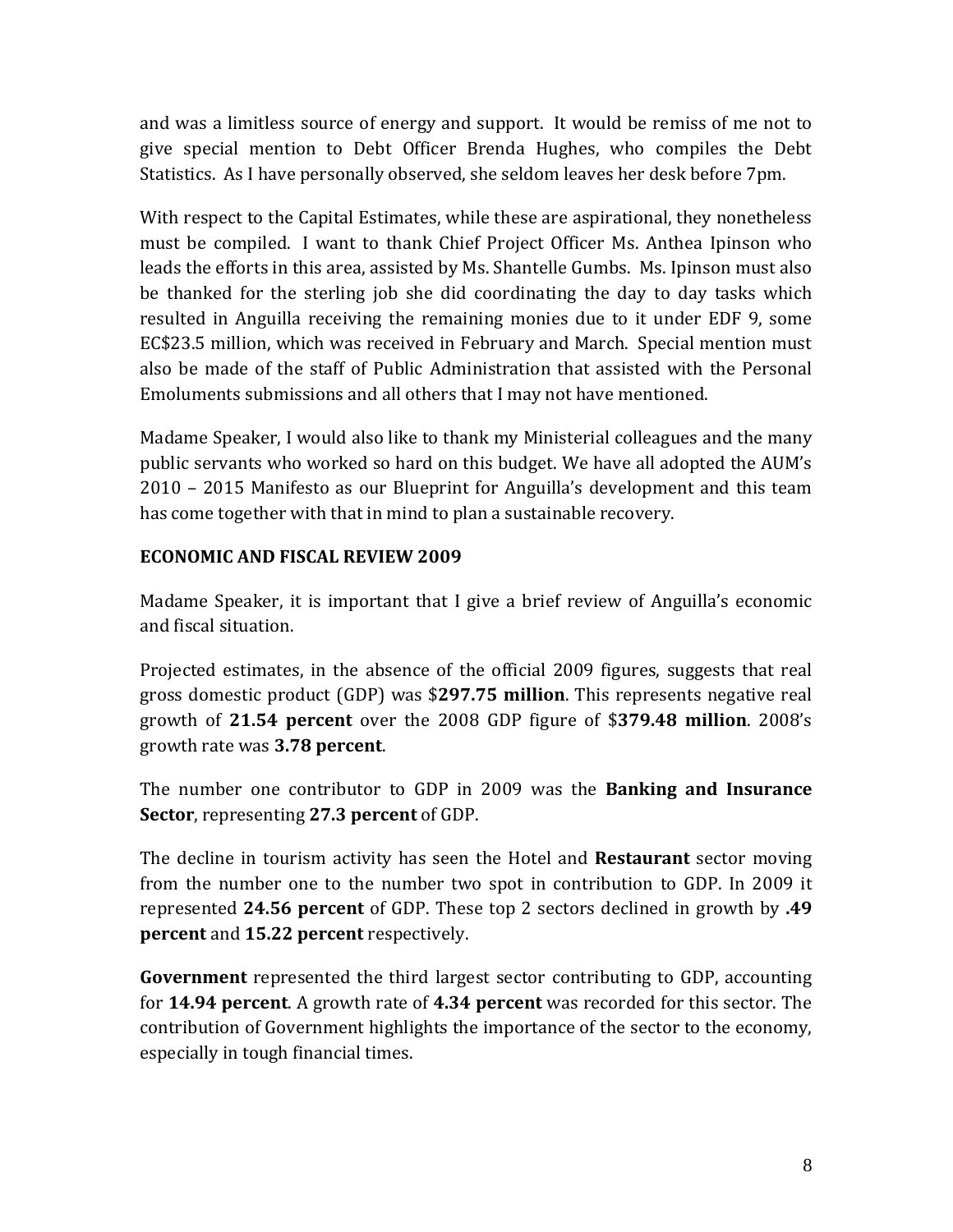**Communications** and **Construction** are the fourth and fifth largest contributors to GDP, accounting for **13.72 percent** and **13.62 percent** respectively. Communications grew by **10 percent** in 2009 representing the largest growth rate of the top 5 contributors to GDP.

In 2008 the construction sector was the largest contributor to GDP, but the prevailing financial crisis and downturn in tourism related construction and construction in general on the island has resulted in a decline of **58.87 percent** in 2009.Fiscal Performance

Fiscal performance looks in combination at recurrent revenue relative to recurrent expenditure, and combining this with capital revenue and expenditure to give a picture of Government's overall fiscal balance

# Recurrent Revenue

Madame Speaker, in 2008 revenue collections did not perform as anticipated and fell short of projections. In 2009 the pattern continued when revenue collections totalled **\$148.33 million**, falling short of the **\$246.92 million** estimate by **\$98.58 million**.

Madame Speaker, the major contributors to recurrent revenue are Import Duty – Other, Accommodation Tax, Stamp Duty, Import Duty‐ Fuel and Gas, and Work Permit Fees.

Continuing the trend of the previous years, **Import Duty‐Other** continues to be the top revenue collecting head. In 2009 **\$44.3 million** was collected under this head. This represented an under collection of **\$38.7 million** from the estimated budget of **\$83.0 million**. The short fall in collections is linked to declining imports that have coincided with the slowing down of the economy and the decline of construction.

**Accommodation Tax** was the second largest contributor to recurrent revenue in 2009, totalling **11.35 million**. Collections were below the budgeted estimate of **\$17.0 million**. The decline in accommodation tax collections is directly linked to the decline in tourist arrivals as our main market, the US, continues to feel the burden of the global economic crisis.

Mrs. Speaker, in 2009 **Stamp Duty** was the third largest contributor to recurrent revenues, accounting for **\$10.46 million** of total collections. Like the two previous revenue heads stamp duty also fell well below the budgeted estimate of **\$39.0 million**. The below average performance is due to the inability of the major tourism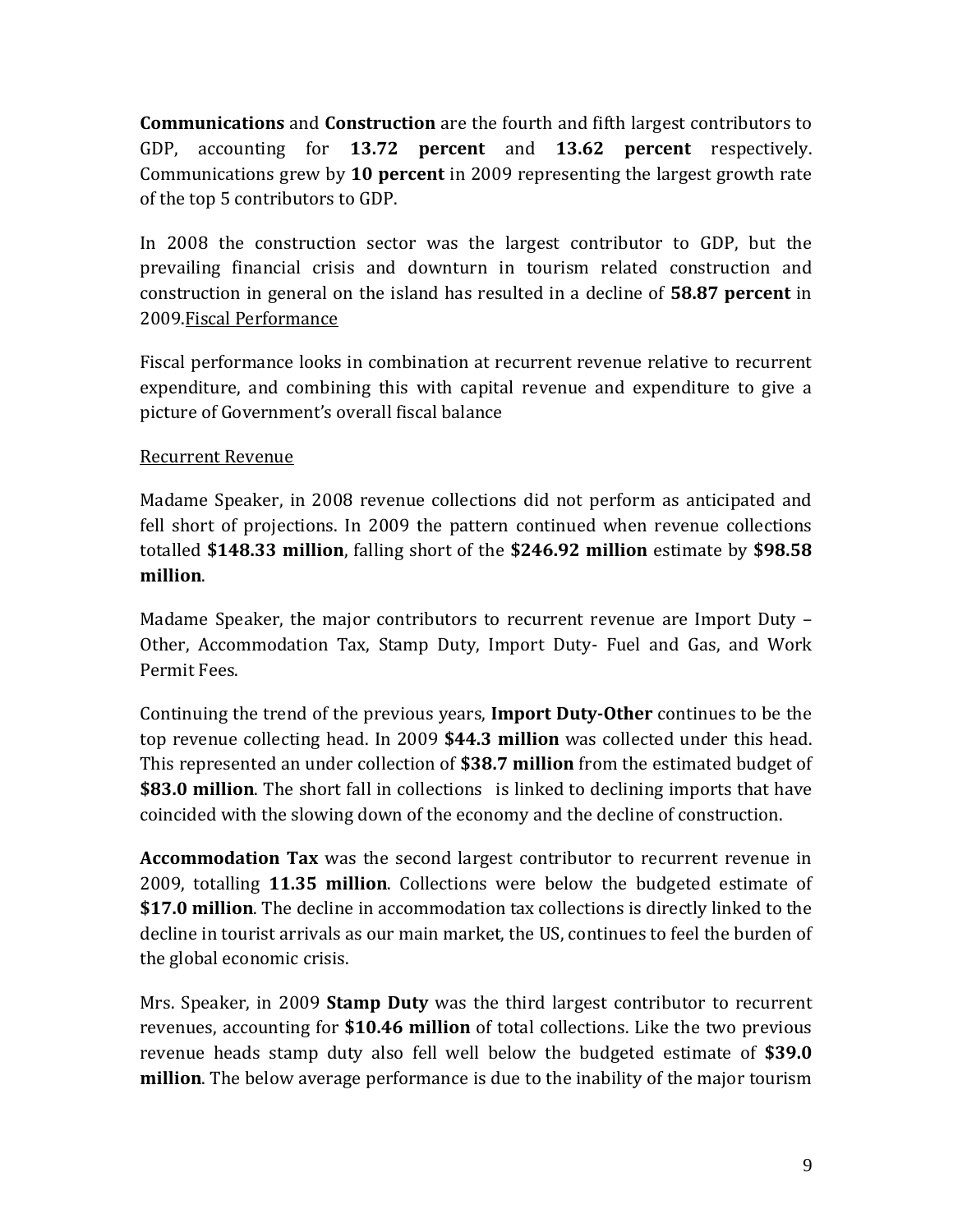real estate projects to sell the villas, which in turn is linked to the financial crisis facing the world.

**Import Duty‐ Fuel and Gas** and **Work permit Fees** round out the top five revenue collection heads. They collected **\$7.85 million** and **\$7.84 million** respectively, though both fell short of the estimated **\$11.0 million** and **\$11.5 million**.

# Recurrent Expenditure

Mrs. Speaker, recurrent expenditure is 2009 totalled **\$204.17 million**, compared to the budgeted estimate of **\$241.30 million**. The difference is attributable to some expenditure measures that were implemented in 2009, in response to the financial pressures the Government was facing. The measures included a reduction in civil servants' salaries of **5 percent** or **10 percent**, according to grade (with the higger grades suffering the higher cut) a reduction is travel allowances, suspension of entertainment allowance and restriction in the hiring of staff. In general, Ministries and Departments were encouraged to spend less on goods and services.

## Recurrent Balance

The difference between recurrent revenue and recurrent expenditure, the recurrent balance, was **\$55.84 million** in 2009.

# Contribution to Fiscal Reserves

In January 2009 Fiscal Reserves stood at **\$36.49 million**. No contribution to reserves was made in 2009. Given the difficult financial situation the Government faced in 2009 **\$34.61 million** of the Fiscal Reserves were spent to meet current obligations. At the end of December Reserves stood at **\$1.88 million**.

## 2009 Capital Expenditure

# **Capital Expenditure 2009**

Madam Speaker, capital expenditure for 2009 topped out at approximately **\$10.5m**. This was far less than estimated given the continuing financial challenges which meant a focus of our limited resources on critical and existing contractual commitments.

Nevertheless, infrastructure development remained a significant area of expenditure, accounting for over half of the overall capital expenditure.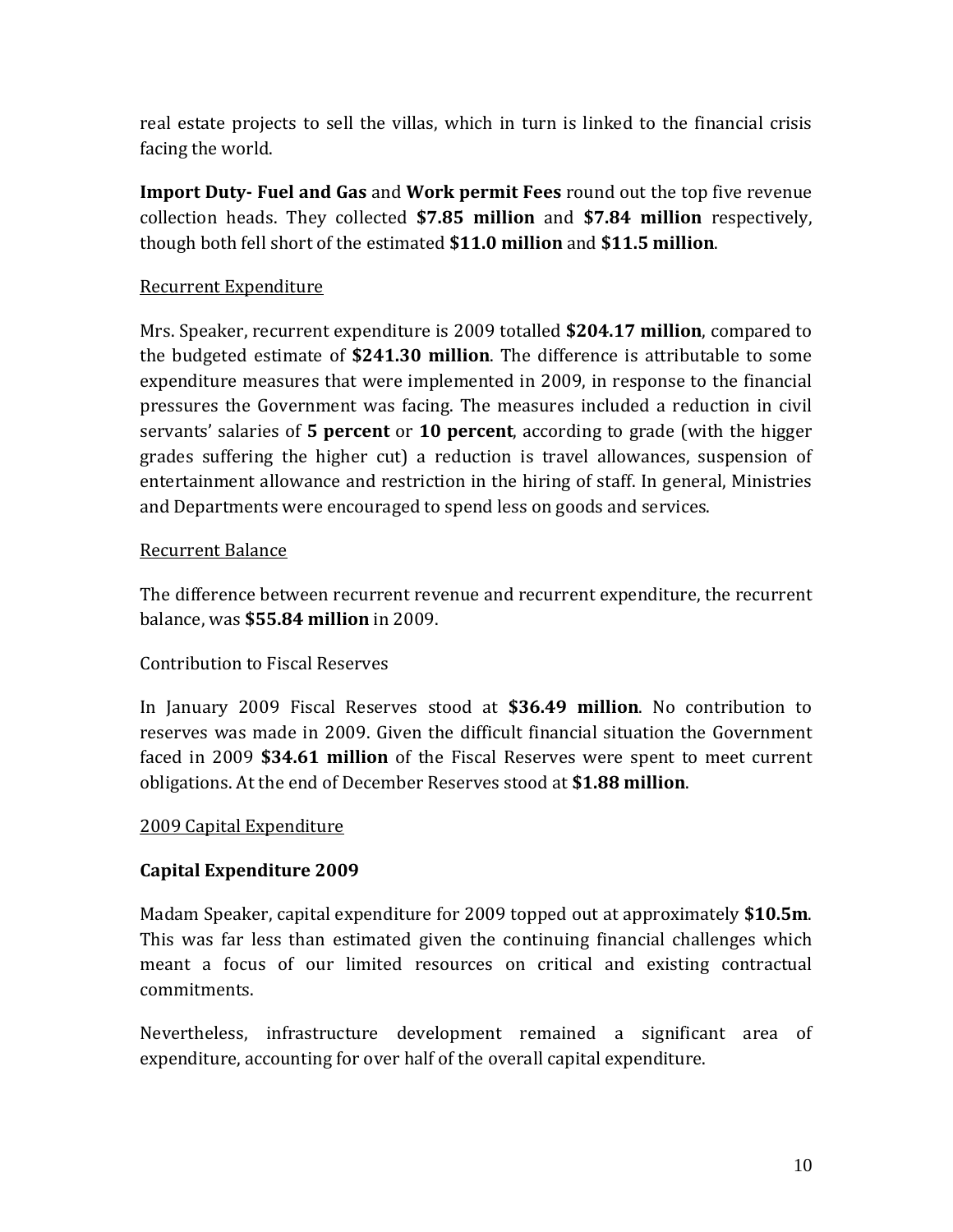There was expenditure of **\$4.7m** on seaport development which supported the continuation and completion of three consultancies geared at providing Anguilla with modern port facilities to meet its long term development and operational needs. In turn they address the design phase of the Master Plan for Blowing Point Port Facility, planning and design for Corito Port Cargo Facility and the legislative and institutional requirements for a combined Air and Seaports Authority.

Approximately **.8m** was spent on the roads development programme that focused on the upgrade or resurfacing of Village Roads including the North Side link to Stoney Ground, roads in Island Harbour, the Quarter and other roads such as Liberty Road, the Long Path and the Stoney Ground Road. As always, a major component of these works includes replacement of water lines, relocation of utilities and accommodation works such as fence replacement and drainage.

Despite these challenging times there was continued support of social development and the improvement of social infrastructure side. Expenditure in this area totaled 2.3m and included monies spent on improving the schools environment for our children and more specifically the construction of much‐needed additional classrooms at Valley Primary School and the upgrade of the Vo‐tech Educational Facility at the Albena Lake Comprehensive High School.

# Overall Balance

Mrs. Speaker, Government's overall fiscal position is determined by the sum of the recurrent balance and the capital balance. The recurrent balance for 2009 was a deficit of **\$55.84 million.** Capital expenditure totaled **\$10.58 million**. As there were no recurrent surpluses or borrowing to finance capital, the overall balance was a deficit of **\$66.42** million for 2009. This deficit was partially financed by **\$34.61 million** of reserves. Therefore, **\$31.8 million** of the deficit needed to be financed.

# **Public Debt**

Madam Speaker, at the end of December 2009, the debt stock of the Government of Anguilla stood at EC\$191.48 million. This represented an increase of 12.64% when compared with the debt stock of EC\$169.99 million for 2008. Central Government debt represented 89.94% of the 2009 public debt portfolio.

The Public Debt Stock at the end of February 2010 stood at approximately \$191.18 million. Central Government debt accounted for \$172.25 and Government guaranteed \$18.93 million.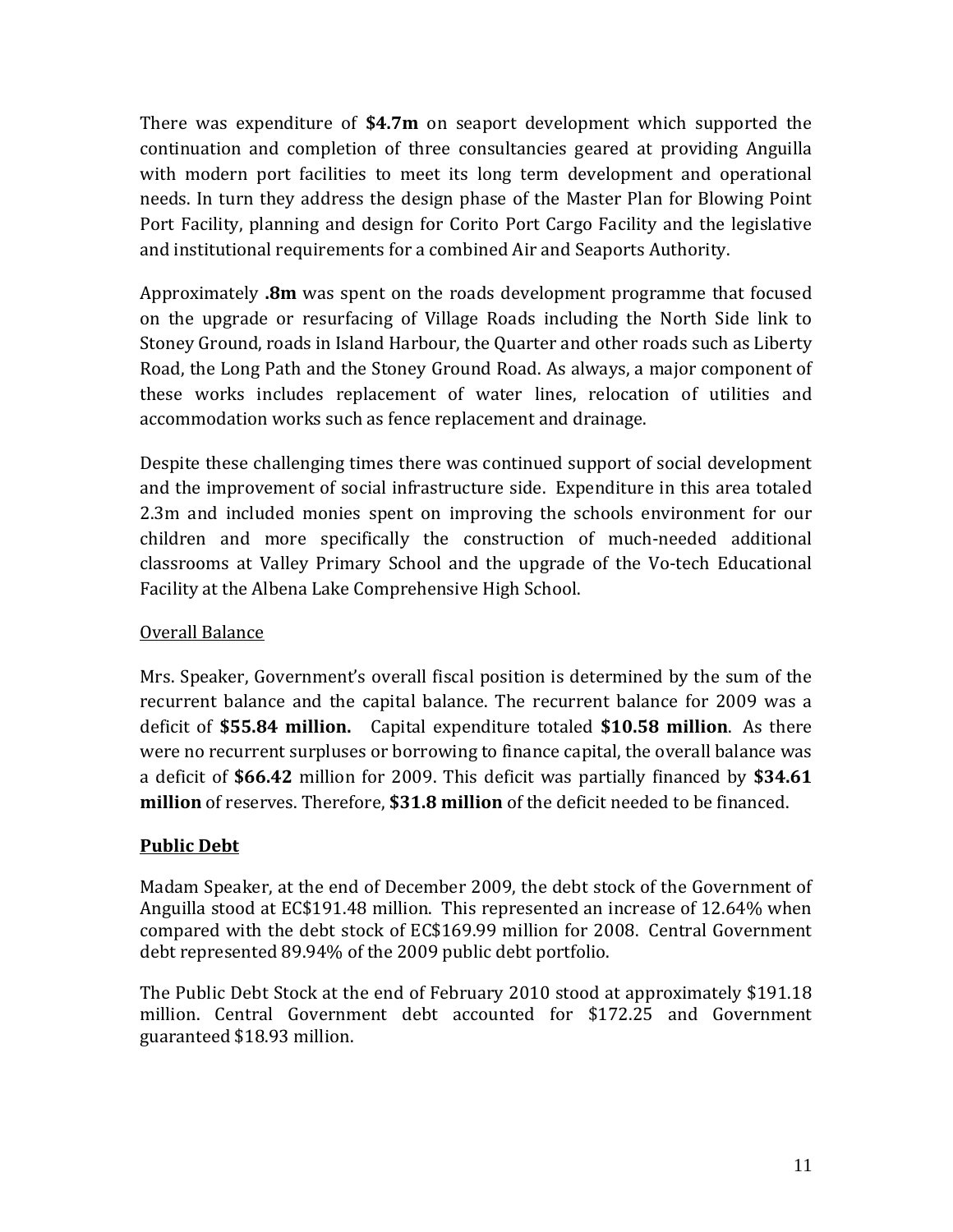Madam Speaker, during the latter part of 2008 and during 2009, the Government of Anguilla refinanced a large portion of its domestic debt. This was done to ease the liquidity situation of the two indigenous commercial banks. At the end of 2009 a total of EC\$94 million or EC\$47 million of government's debt at each of the two institutions had been restructured.

As a result of the restructuring and new instruments with shorter tenors and higher margins, Madam Speaker considerable pressure has been placed on already scarce financial resources. It is therefore necessary to reduce the debt burden by seeking more competitive terms while simultaneously controlling certain financial risk, such as rollover risk. The Government of Anguilla has therefore submitted an application for a Policy Based Loan (PBL) from the Caribbean Development Bank to refinance all of the expensive debt during the course of 2010. Madam Speaker, If this loan is approved it will result in significant savings as a result of a lower interest rate and a longer tenor. In addition, there will be a grace period of 5 years before principal repayments begin. Once approved it is anticipated that funds will be disbursed by July 2010 subject to meeting all conditions precedent to the disbursement.

Madam Speaker, the Government of Anguilla intends to continue negotiations with the UK Government in the relaxation and amendments to the Borrowing Guidelines to provide expanded borrowing capacity to meet the challenging times.

# **SOCIAL, POLITICAL AND ECONOMIC OBJECTIVES FOR 2010**

This Blueprint is the plan for our social, political and economic recovery and it states, **"The Anguilla United Movement is committed to the development and promotion of the Anguillian Human resources"**.

We will ensure that our people are developed to assume the running of all facets of Anguilla. We will promote true democracy and the protection of the right of the people of Anguilla to determine their own future. The AUM government will work hard every single day for the people of Anguilla. This is our pledge." And Madame Speaker, this is indeed our pledge.

We believe that our political and constitutional position must be advanced. We believe that more power must be vested in the hands of the people of Anguilla and while we have heard of constitutional and electoral reform for 10 years, we have not seen it. We believe that now is the time for this long overdue reform, or rather, constitutional and political advancement of the people must occur and we pledge, it will. In the quest for advancement, our Constitution should reflect our unique situation as part of Europe and part of the region. We must review the position with regards to our belonger status. We cannot leave this undone. History will judge us and we must be on the right side of history. Our electoral reform must ensure that the residents of this country determine the way forward. The people whose blood,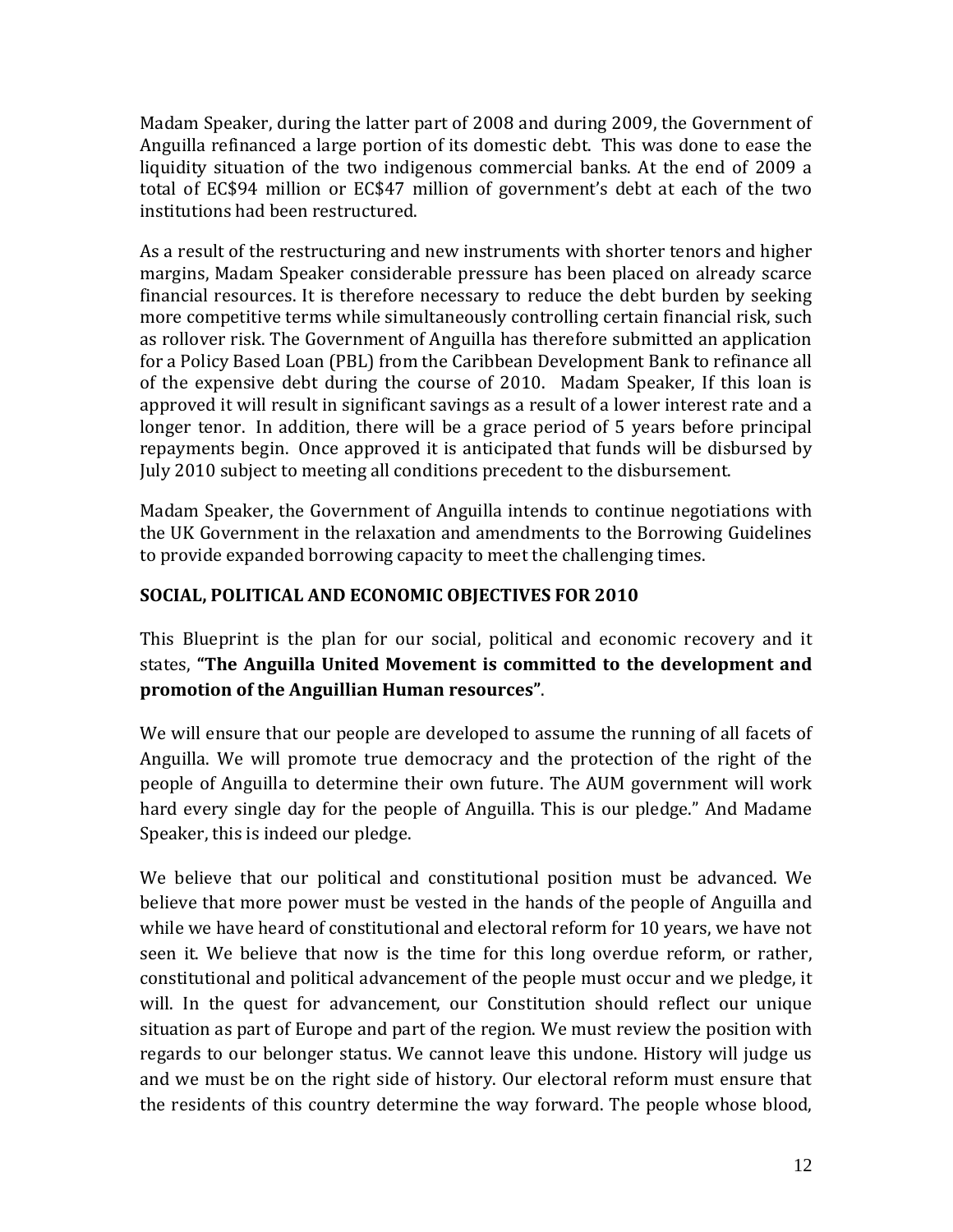sweat and tears are shed on a continual, daily basis must not be drowned out by those who receive a ticket and a rental car to vote; our elections must be free and fair.

Freedom of the press, freedom of information, accountability, transparency and good governance have been the most frequently used words by the political directorate over the past 10 years, yet, there is no freedom of information act and during this term, a freedom of information act will be passed. This is our pledge Madame Speaker and this we will do. It is imperative that we amend the legislation to ensure that Senior Civil servants, political candidates, members of government declare all interest in the interest of transparency.

We will be transparent in our dealings; we will be accountable to all the people of Anguilla. East and West, North and South; we will represent all the interest of the people of Anguilla fairly, amicably and above board. We will report to you and we will let you know all that you need to know. The business of government is the people's business.

Madame Speaker, we are now 43 years removed from the revolution and it is time we have full internal self government. We will ensure that this is achieved in this term. This is our pledge and this we will do.

We will work hard to diversify our economy and we are already on the move. By changing the customs tariffs, we will be able to assist in the development of farming, in particular, tomato farming and egg production. We will also give preferential treatment to the local water producing company in order to grow and develop that business and by doing so, they will employ more people and more of our dollars will circulate within our economy. This we promised and with this, the 2010 budget, we are delivering on our promises.

Madam Speaker, we are not waiting until 2014 to deliver; we are delivering on our pledges right away.

We will work hard with the Financial Services sector to ensure that this industry is fully maximized. This is a potentially lucrative business and just last month, I signed two additional TIEAs and by doing so, we are now fully compliant and now "white listed". This is an important step and we have already seen a new record in business in the month of March.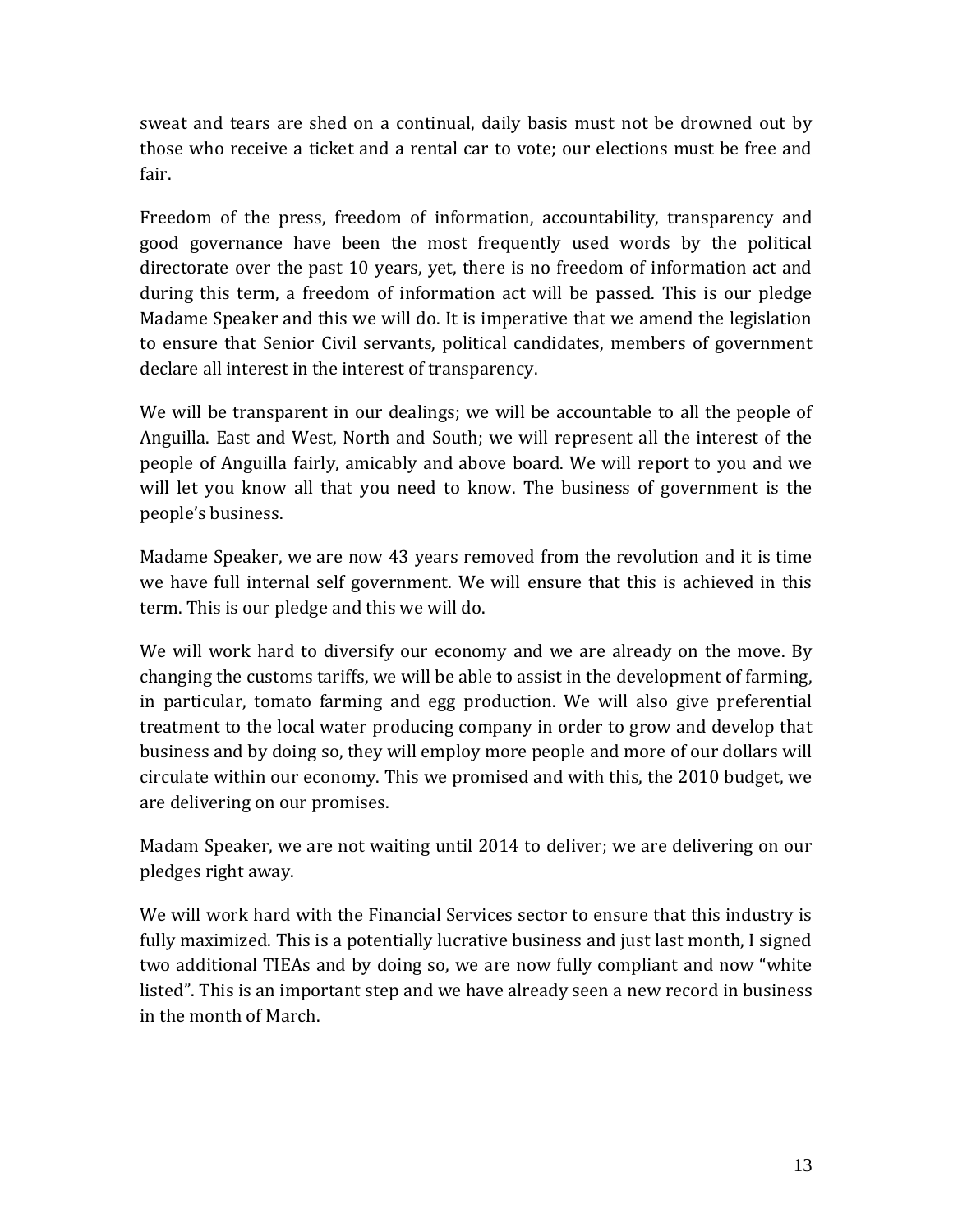We will continue to market Anguilla as a financial services destination that is on par with the best in the world. We will ensure that Anguilla remains competitive and will not implement any income, corporate or sales taxes.

Madame Speaker, from day one, we restored fiscal prudence and have worked hard to stabilize the financial position of government. We will restore faith in government's ability to manage the economy with proper debt management, budgetary planning and forecasting. We will work hard to ensure that the local banking industry is protected and the confidence in them grows.

We must raise the earnings of the lowest paid in Anguilla and we will do so. We will attract major investment dollars on a sustained level and ensure that the country's economy is not overheated while doing so.

# **ACCOMPLISMENTS THUS FAR**

Madame Speaker, the Anguilla United Movement created a Manifesto in 2009 that reflects the goals, aspirations and vision of the people of Anguilla. We put that vision into a working document that will guide our actions going forward and amply entitled it, **"BLUEPRINT FOR ANGUILLA'S RECOVERY AND DEVELOPMENT"**.

This Blueprint is the plan for our social, political and economic recovery and it states:

 "The Anguilla United Movement is committed to the development and promotion of the Anguillian Human resources. We will ensure that our people are developed to assume the running of all facets of Anguilla. We will promote true democracy and the protection of the right of the people of Anguilla to determine their own future. The AUM government will work hard every single day for the people of Anguilla. This is our pledge."

Madame Speaker, this is indeed our pledge.

We believe that our political and constitutional position must be advanced. We believe that more power must be vested in the hands of the people of Anguilla and while we have heard of constitutional and electoral reform for 10 years, we have not seen it. We believe that now is the time for this long overdue reform, or rather, constitutional and political advancement of the people must occur and we pledge, it will.

We are committed to the social advancement of the people. We are committed to proper health care and to that end, my Honourable Minister of Social Service; the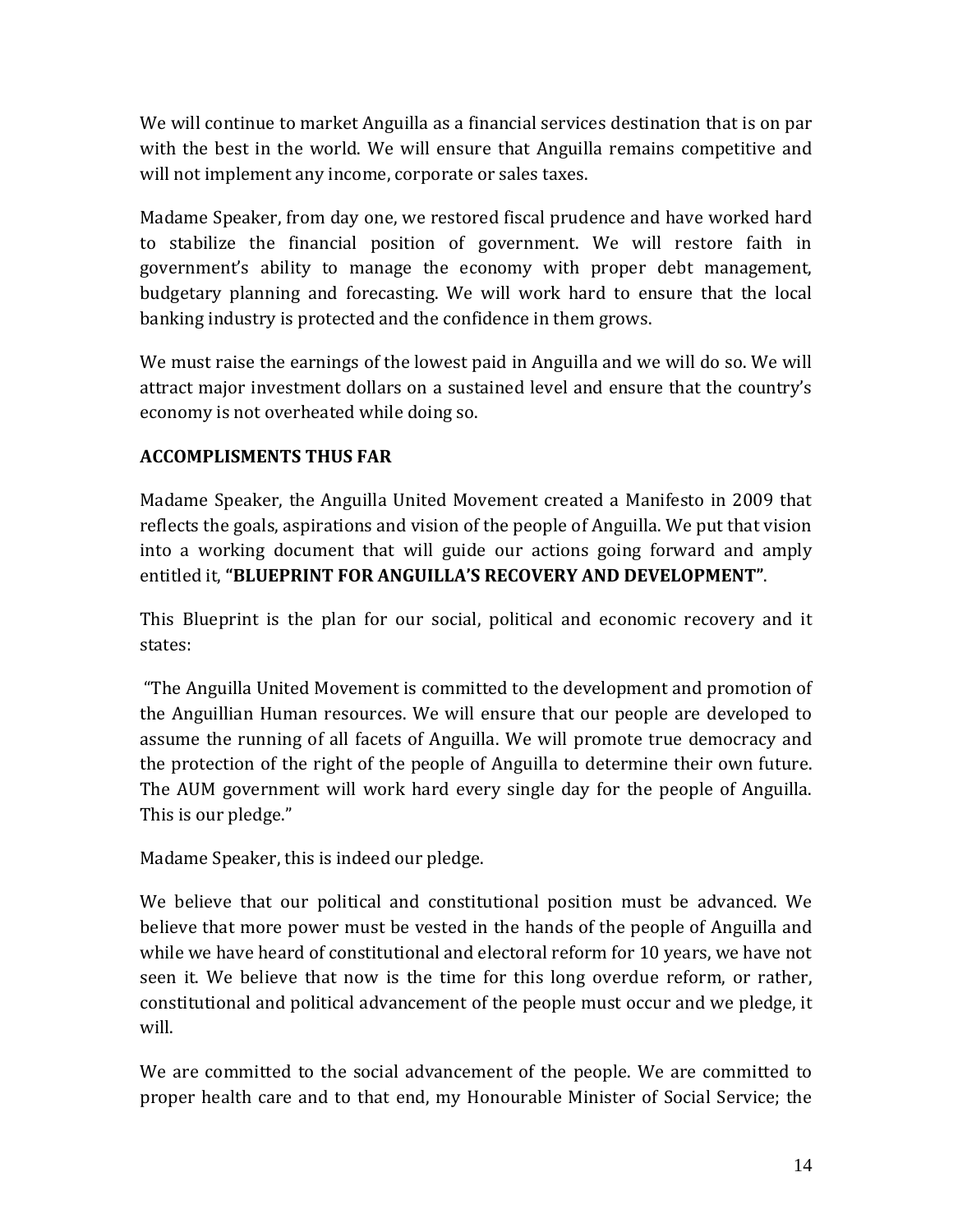member for Road North has put together a committee of volunteers from the medical field to guide the transition of the health care services back into the Ministry as promised during the campaign. We must change the culture and deliverance of health care in Anguilla. This is our promise and we will deliver.

My Honourable Minister of Home Affairs, the Member for West End has been working hard to ensure that there is equity in the work place. He has brought together a team of volunteers to look at minimum wage and severance pay with a view of passing in this Honourable House, a Minimum Wage and Severance Pay Bill before 2011. This is our pledge Madame Speaker and we will deliver.

The member for West End has also facilitated the hiring of a number of Anguillians in the construction and hospitality field and our plan to Anguillianise the industries is already baring fruit as the new Director of Engineering at Cap Juluca Hotel is now an Anguillian in the name of Malcolm Webster. We will continue to ensure that Anguillians head every facet of the economic development of Anguilla. This is our pledge and we will deliver.

Madame Speaker, during the election, there was a man dubbed the (Poodle) and out of that, we have an able man, a hard working man, a qualified and strong Minister of Infrastructure in the member for Valley South. He has already started looking at saving Anguilla millions of dollars by facilitating the movement of rental office space either back into government's space or less costly real estate.

Our new Parliamentary Secretary has been working hard to seek out emerging new markets. He has appointed a new Anguilla Tourist Board that comprise of professionals in our main industry and they have been hard at work. The vision to fill every single room in Anguilla is now on the move. Madame Speaker, we are indeed on the move.

During the election campaign, we promised that we would give the Honourable "Father of the Nation", Mr. James Ronald Webster his day and we delivered.

We also promise the removal of visa requirements to visit Anguilla and we have already started with Trinidad.

I will be traveling to Barbados very shortly to meet with , the Caribbean Development Bank and the European Commission Delegation for Barbados and the Eastern Caribbean and therefore the regional contact point for the European Development Fund (EDF) and the development banking arm in the form of the European Investment Bank (EIB) other donor agencies to assist us with the financial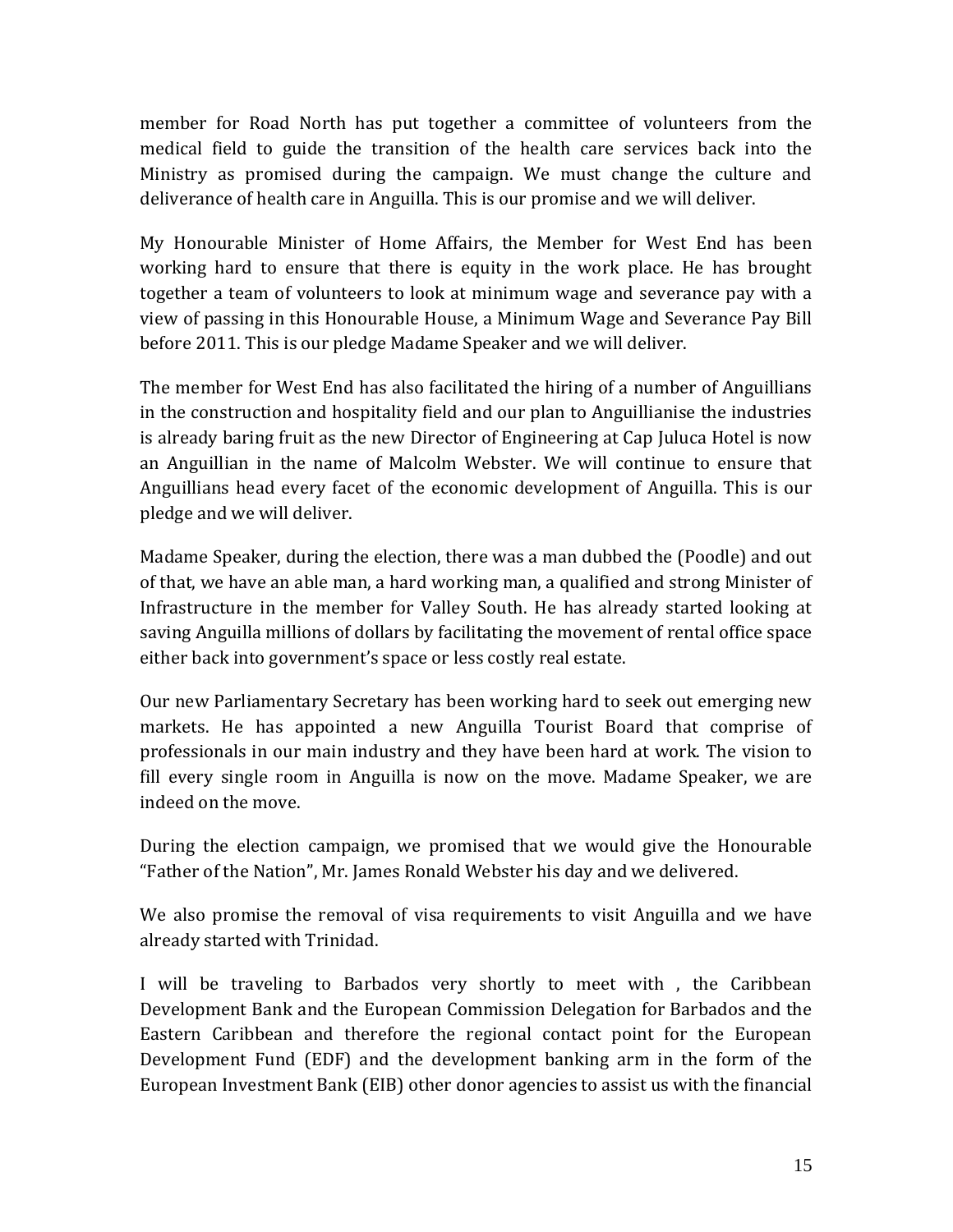wherewithal to embark on one of the most ambitious projects we have seen in Anguilla in recent years and that is, to redevelop the entire Blowing Point Port and surrounding area. This will be a model for the future, in terms of developing Local Area Plans, other economic development centers, and we will do everything within our power to get it started shortly.

Madame Speaker you may recall that the borrowing for the Blowing Point Port Project was unanimously approved in this very same House last March, if my memory serves me correctly, with CDB providing the loan financing, only for the UK Secretary of State to refuse to sanction such borrowing.

As mentioned earlier, we are actively working on getting the project, commonly known as "Flags" up and running again and to that end, we will stop at nothing in our quest to provide employment for our people in the construction and finished product. We will ensure that all those local vendors who are owed be paid in full and by doing so, put our economy back on sound footing.

I have already started talks with the French as it relates to the Bremigen International airport. It is hoped that this relationship will grow and reap bountiful harvests.

The member for Valley South has embarked on a cleaning up of his district that is now spreading throughout the island and very soon, he will be starting construction on the indoor basketball facility using the Warren Foundation funds. He is also actively working on the redevelopment of the ports and in a few months, should break ground on the fisheries building.

The draft strategic plan for the Department of Sports will be implemented shortly. Sport is an important aspect of the development of any society and we will work hard to improve the facilities on island. The Executive Council approved the national uniform for all persons representing Anguilla in any sporting capacity. We are pleased that young Chesney Hughes was awarded a contract with Derbyshire County and Shara Proctor won the gold medal at the Central America and Caribbean Games and placed 6<sup>th</sup> at the 2009 World Championships in Berlin in the long jump.

Madam Speaker, in keeping with our manifesto, the Ministry of Social Development under the hands of the Member for Road North will implement youth and ladies golf programme. They will implement a tennis programme in primary schools and communities very shortly and organize organize a Sports Award Ceremony in December.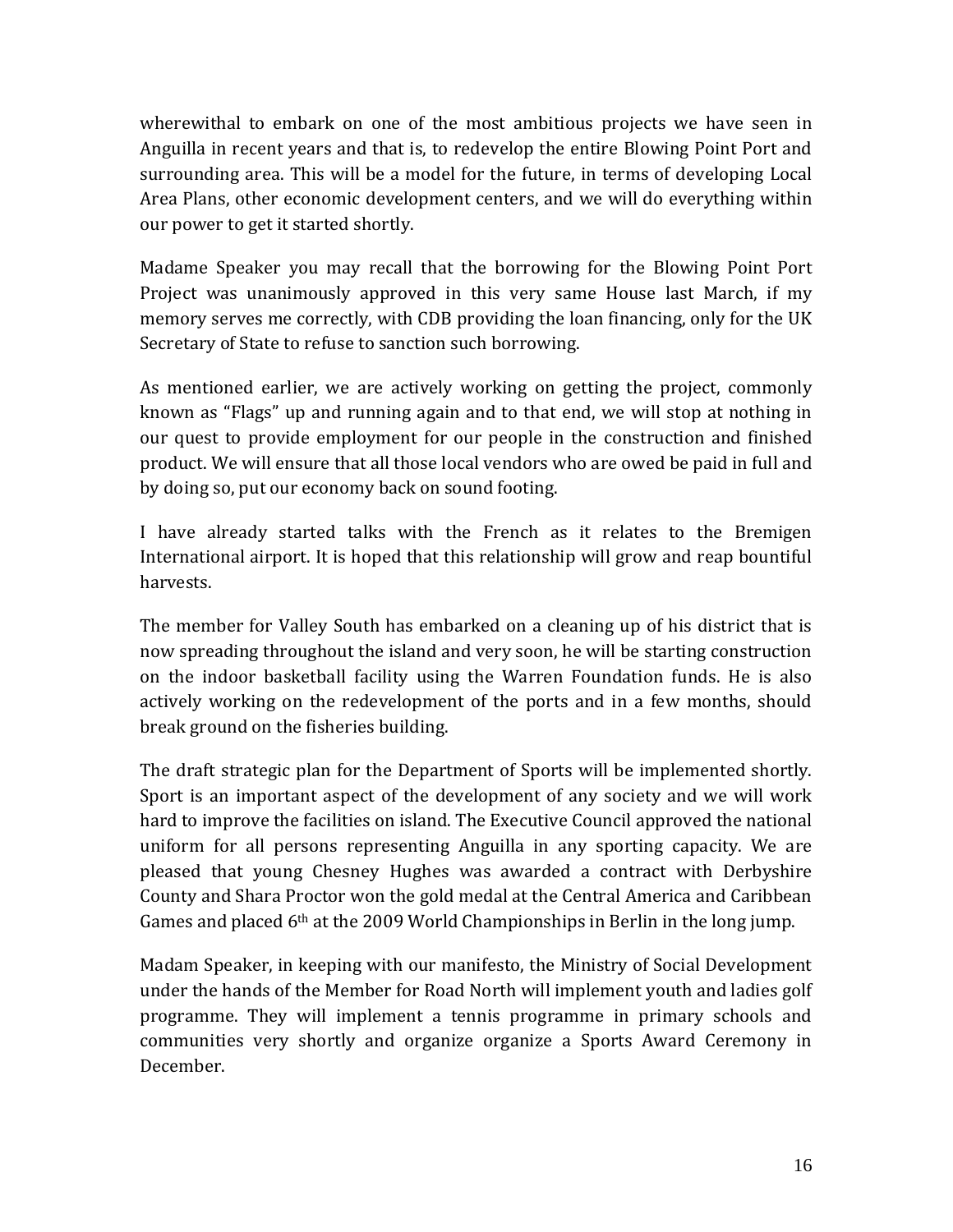In the field of education, we will use the Education Mission Statement as our guide, "The Government of Anguilla is committed to providing quality education services, through highly motivated and competent educators, to produce loyal, knowledgeable and skilled citizens of sound character empowered to function effectively in a rapidly changing technological society". In order to carry out this mandate, the education sector requires the necessary tools.

While the Ministry and Department of Education are currently undergoing its strategic planning process to develop a new strategic plan outlining priorities and the corresponding strategies for the period 2010 to 2015, the current economic situation limits progress to some extent. With an emphasis on improving standards in key areas such as Literacy, Math, Science and Technology, physical resources and human resource development are both needed to ensure that our children are adequately prepared to compete in the global village and to keep abreast with growing and changing work demands in an evolving technological society. Education hence has to keep pace in order to properly equip students with the necessary skills to function effectively.

# **Anguilla Community College (ACC)**

The Anguilla Community College was legally established in March 2009 following the existence of the Community College Development Unit for just under three years. The prime intention of the College is to increase access to post secondary and continuing education with particular emphasis on the Tourism and Hospitality and the Construction sectors in the early part of its development. The increased enrollment as well as enthusiasm shown by the general public more than justifies the continued investment and development of our own National Community College. This in turn will lead to continued development of our human capital.

Plans for this year 2010 include the employment of the necessary staff to support the Board of Governors to ensure proper management, day to day operation and continued growth and development of the Anguilla Community College. Future plans will include a look at the establishment of appropriate permanent accommodation for the College and the development of the Hospitality Training Institute.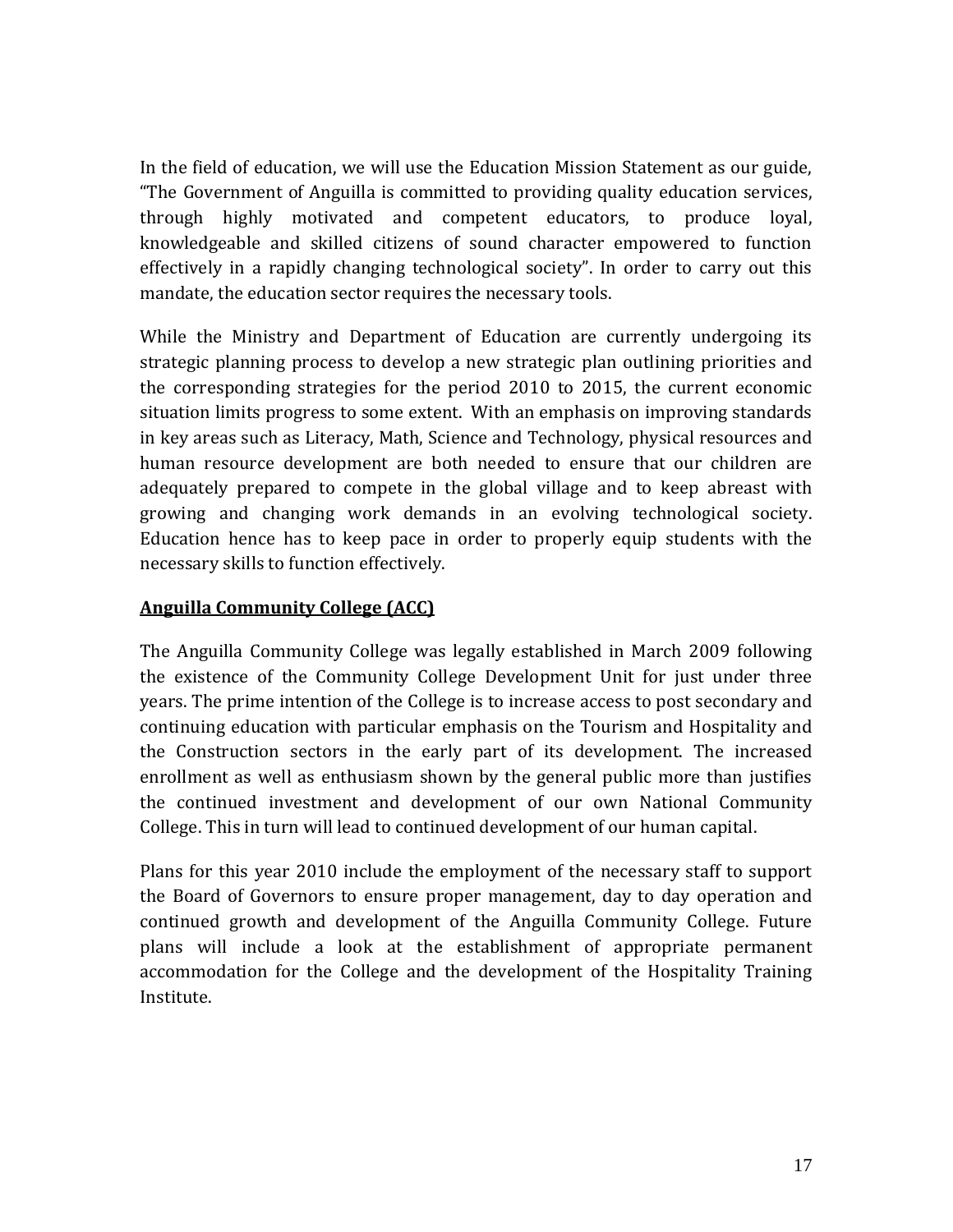The Board is currently working with the recently selected President in establishing a Strategic Plan for the College. The Priorities are:

Priority1: Enrollment & Marketing: Reach out to a broader range of constituencies to build enrollment.

Priority 2: Academic Master Plan: Develop a comprehensive Academic Master Plan that delineates ACC academic priorities for the first stage of its development.

Priority 3: Operational Infrastructure: Build an effective operational infrastructure to support the larger, more complex organization that ACC wishes to become.

Priority 4: Facilities and Finance: ACC will seek local and external support to develop the former shell cite as its Academic and Administrative home

Priority 5: Partnering/ Linkages and Coordination: Establish seamless partnerships with local business and Chamber of Commerce both in terms of course offerings, capacity building and technical resources. Externally we have already began discussion with educational services such as the United Negro College Fund Special Program Corporation in Virginia – USA to support our efforts with respect to integrated Math's and Science programs as well as accessing their distance education offerings for our students.

Priority 6: Relationship Building:

Invest in the development of relationships with corporate partners regionally, nationally and internationally. Establish seamless partnerships with schools that extend learner access to ACC.

In addition the ACC will establish **Signature Program** in two areas: Signature programs are those for which the College plans to become well known and which will serve as magnets both within the country and the region. Signature program: a number of other opportunities can be identified as options for the College to consider as it identifies its full range of signature programs such as:

- **Our Hospitality Studies** Program will emphasize ‐ Health as an integral part of our course offerings including Health Tourism.
- **Honors Program**: The honors program will extend the reach of the College; it will attract students who might not come to ACC were there not an honors program as well as enhance the overall image of the College in its constituent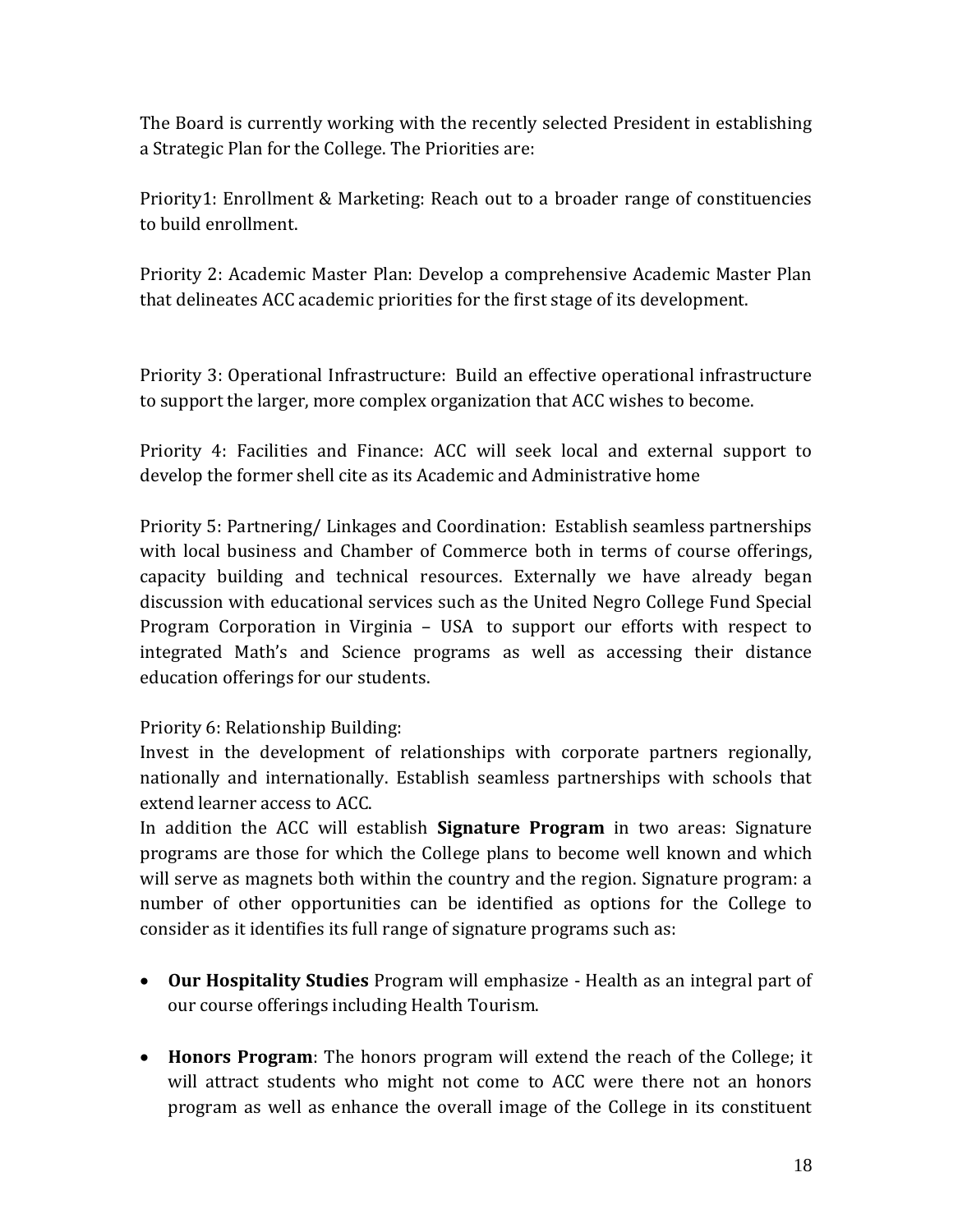community. The honors program will assist honors students to have a sense of community; it will foster each honors student's sense of achievement and membership in the College community.

## **Short Term Strategic Actions**

- Increase dual enrollment opportunities for high school students.
- Develop mechanisms to create bridges and connections with high school counselors and teachers to help them fully appreciate the benefits that a community college provides for high school students.
- Provide information to high school students through channels to which they can relate.
- Engage the parents of high school students to increase their appreciation of the benefits of community college education.
- Include Superintendents in the communication loop to raise their level of awareness about what ACC has to offer and to keep them informed of emerging opportunities for their students.

## **Library Services**

Despite the economic challenges 2009 proved to be a productive and relatively successful year for the Anguilla Library Service.

A record total of over 22,000 items were loaned to patrons, reflecting steady growth in the usage of information resources. The lending function was boosted with the launch of an Audio Visual Loan Service offering access to information in DVD and CD formats in support of literacy and numeracy. The parenting of teenagers was also singled out as a community concern with the acquisition of materials for developmental issues like conflict resolution, sexuality, communication and substance abuse.

Collaboration with government, private sector agencies and volunteers fuelled the execution of the 2009 Children's Library Annual Summer Programme (CLASP) with its focus on the theme of preparedness to cope with challenging events.

Throughout 2009 partnerships in the areas of expertise, fundraising, collection building and outreach programming provided invaluable support for service delivery.

In the area of Tourism development, the Parliamentary Secretary has already engaged the officials in St. Maarten to assist in our access dilemma. He has had meetings with the Commissioner of Tourism and the Governor of St. Maarten, Mr. Franklin Richards and this is already bearing fruits. He has also had fruitful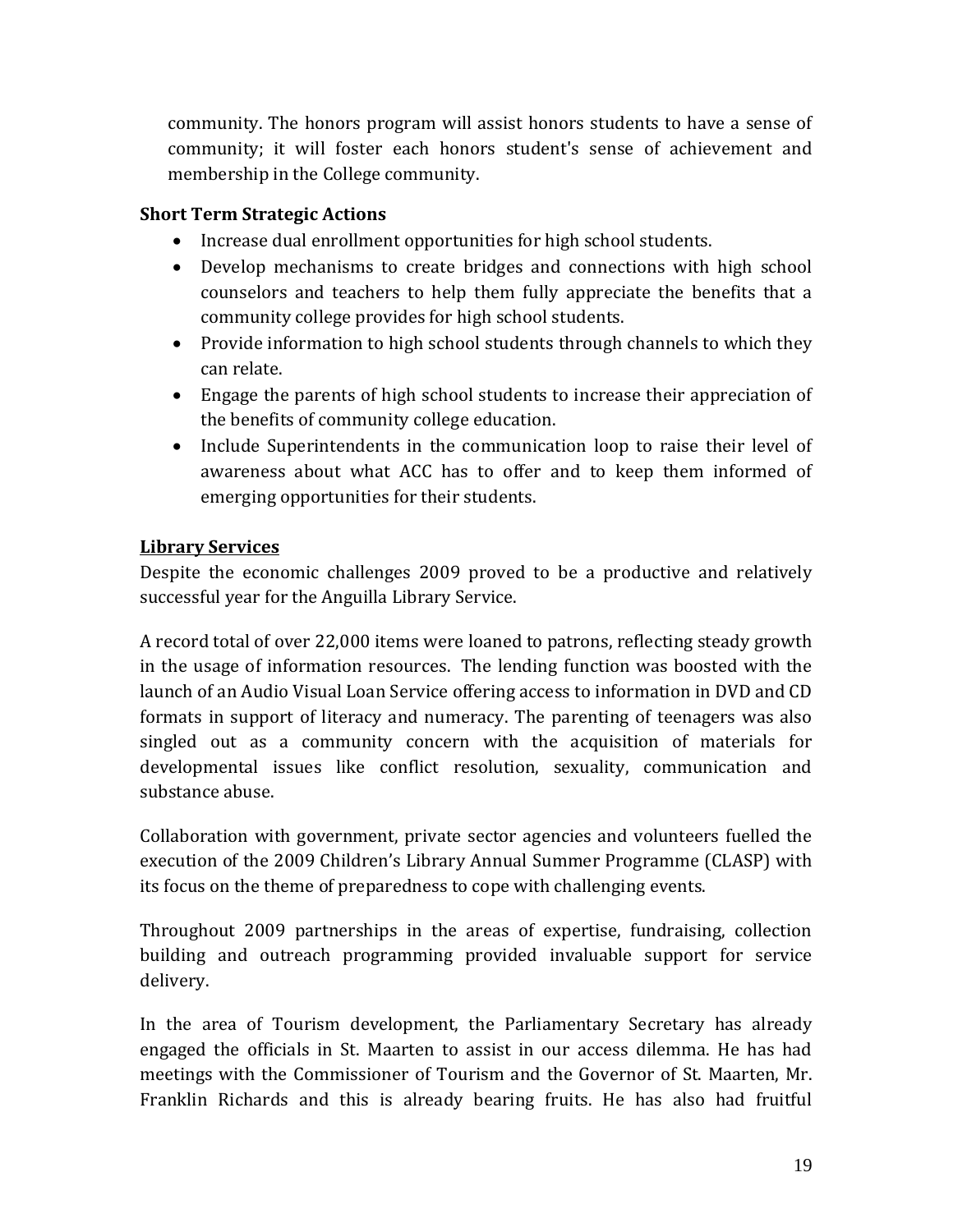meetings with Anguilla Air Charters and has fostered a relationship that will ensure that airlift is continued out of San Juan.

Madam Speaker, new areas are being tapped. The Eastern European and Latin American markets are now emerging and we have already started working on ensuring that Anguilla is poised to take advantage of that. A new Anguilla Tourist Board has been selected and they are working hard with the Ministry of Tourism to ensure that our destination continues to improve its services and remain attractive and competitive.

## **CHALLENGES GOING FORWARD**

Madame Speaker; this government has met a terrible situation. The squandering of our resources has left the country in virtual bankruptcy but we believe we can pull ourselves out. This is the first time in our history Madam Speaker we have tabled a deficit budget. In 2009, the Recurrent Revenue Estimate was some EC\$246 million million. Actual recurrent revenue collections were EC\$ 148.33 million. We cannot continue that way.

Anguillians at home and abroad can rest assured that they have made the right decision on February 15th 2010 when over 80% of the electorate went out and cast their votes. It was a record turnout and in record time, we will ensure that we are on sound economic, social and political footing.

# **PROVISION OF RECURRENT REVENUE**

Madam Speaker, the revenue budgeted for 2010 is \$172.7 million. This is a significant reduction from the 2009 Budget by \$74 million. This huge decrease is due in part to the declines in certain parts of the economy.

Madam Speaker, given the decline in the collection of recurrent revenue, it was imperative that new revenue measures were introduced to lessen the financial gap. It is expected that these measures would increase revenue collections by \$27 million, and would be in the area of Customs Duties, and Licences. While there were marginal increases on some luxury items, this government has moved to remove duty on prescription medication, bicycles and parts and all fishing related items. This is in keeping with our campaign pledge. Madam Speaker, boat racing is our national sport and it is quite expensive. We want to increase the number of boats and reduce the cost associated with this sport and give the sport the prominence it deserves. To this end, we have moved to remove all duties related to masks, jibs, sails and any other equipment necessary for the functionality of these race boats.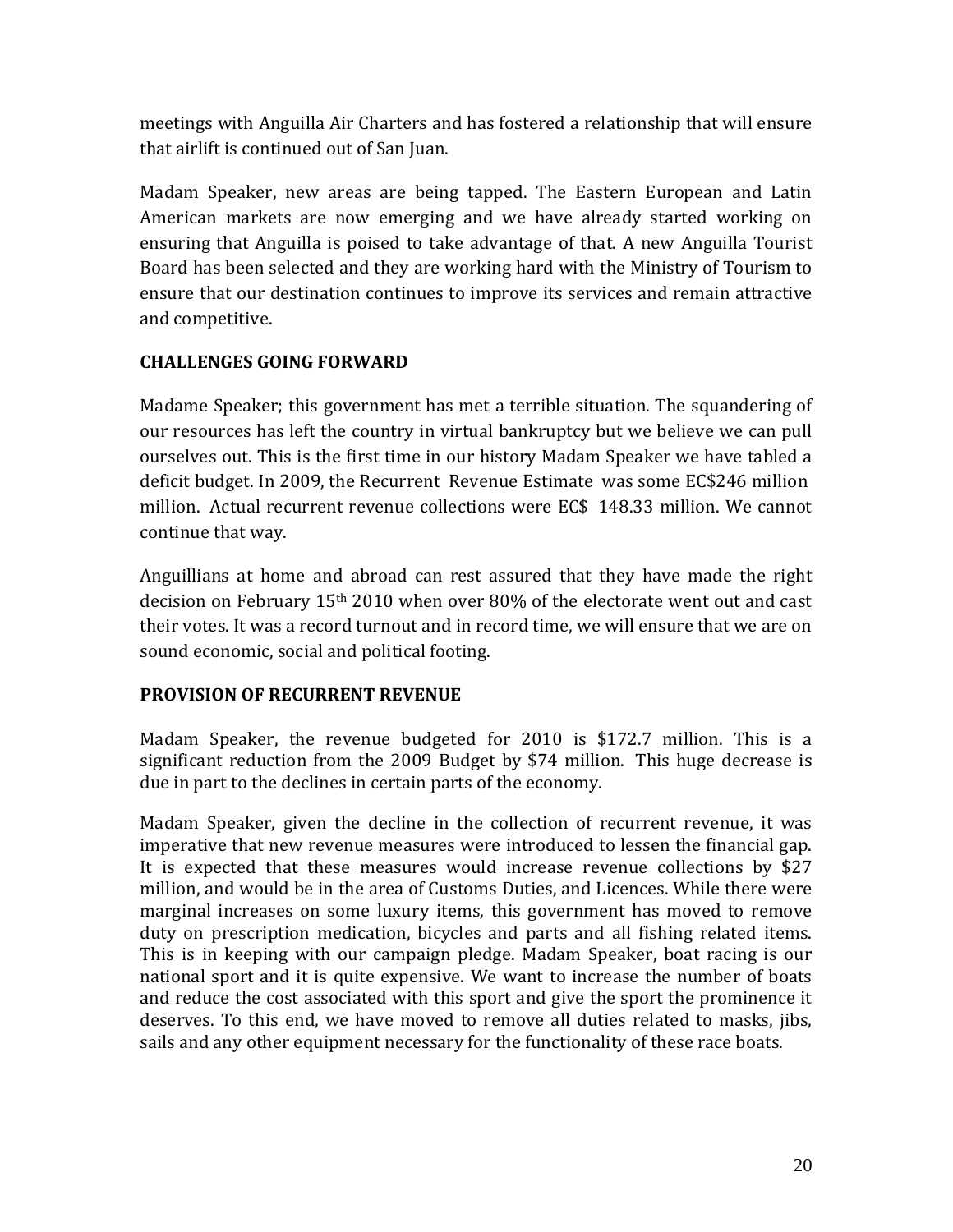Madam Speaker, increases to the Customs Duties were made in areas deemed to be harmful to our health or society, environment, and as a protection to our production sector such as, farmers, bottled water and egg producers.

Madam Speaker, the increases in these areas are quite modest given the severity of our financial position. It should be noted that recommendations were made by the Revenue Consultant during the recent Revenue Study undertaken in March 2010, that consideration be given to implement broad based taxes such as Value Added Tax. Madam Speaker, at this time we will not follow those recommendations as to do so, would cause the economy to slow even further. The law of economics suggests that increases can have one effect or the other. (1) to decrease consumption or (2) to increase revenue. The decisions made to make those moderate increases are based on the above mentioned goals.

Madam Speaker, we been asked to go as far as to cut public services emoluments and even reduce the levels of the public service. We will vehemently resist that as to do so would have dire consequences on the entire economy. We must ensure that our public service is efficient at all times. This is no time to slack off. This is the time when we all must rally around the cause of recovering the economy and this we will do.

Madam Speaker, these measures will now be given in detail. There will be a marginal increase in the tax rate of Property Tax from .0015 to .0020. Madam Speaker, bearing in mind that this is one of our sustainable streams of revenue this is a reasonable increase. Increases to licence fees were made in keeping with the rate of inflation over the years. Many of these licence fees were not reviewed in over ten years and as such this is seen as necessary measure. We would hope that this is acceptable by the people.

## EXPENDITURE

# Provision for Recurrent Expenditure 2010

## Total Recurrent Expenditure

Madam Speaker it is envisaged that it will cost \$212,342,859 for the Government of Anguilla to deliver the necessary services in 2010. This is 12% lower than the estimate provided for the 2009 Budget.

The Public Sector of Anguilla has already made sacrifices in response to our present economic and financial woes. Special mention must be made of the salary decreases which the civil service has already endured. Nevertheless the public service, on behalf of the Government of Anguilla, continues to deliver at a satisfactory level. There are still pockets of inefficiency and lack of commitment but we encourage those who fall into that category to put country above self.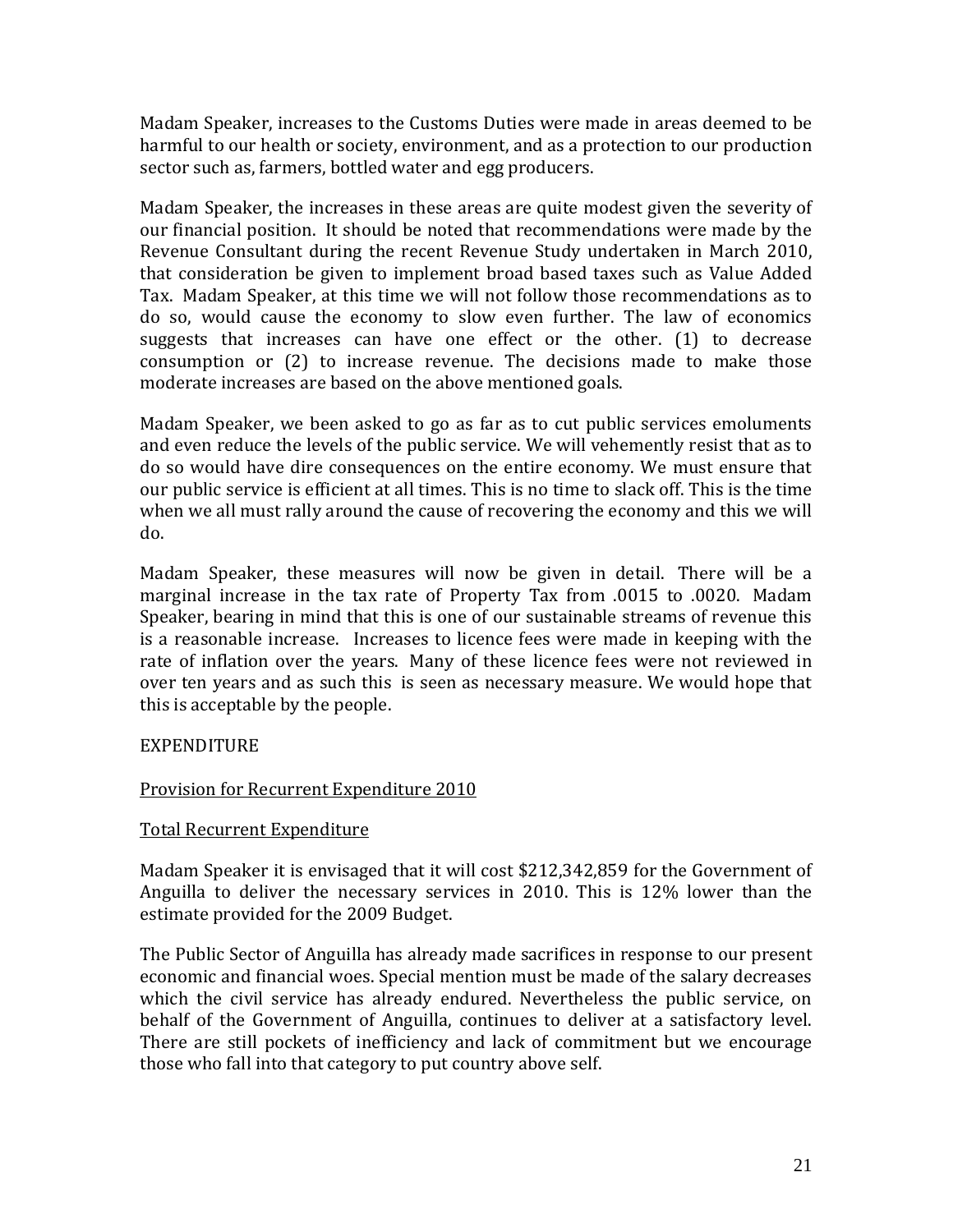### HE The Governor and Departments

We now focus on The Governor and its Departments which consumes \$36,223,583 of the budget which equates to a 7.7% reduction. The Royal Anguilla Police Force is one of the most important departments and while the allocation for the force has been reduced by 7.4%, fellow Anguillans this is not an indication of neglect for law and order. It is a reflection of the reality of the situation that this country is now facing. It is important to highlight that no essential Police services had been cut. The decline is dominated by the decrease in personal emoluments and allowances that were implemented in 2009. There has been a minimal decrease of .8% in the Judicial department which is a reflection of government's commitment to the provision of just, fair and timely justice to the people of Anguilla. While there's an overall decrease, personal emoluments have increased due to the institutional strengthening of the judiciary and our obligation to the Eastern Caribbean Supreme Court.

### Ministry of Home Affairs, Lands and Physical Planning

Madam Speaker the allocation for Ministry of Home Affairs reduced by 20% to \$11,016,468 and before sounding any alarm bells, please note, the office of the Chief Minister portion of this Ministry has been merged with the Ministry of Finance. The department of Immigration has experienced a decline of 21% and it is necessary to explain the reasons for the decline. There were a number of vacancies that were put on hold and these vacancies are not reflected in this year's budget. Additionally, the task force was reduced.

The allocation for the Labour department has declined by 11%. This department Madam Speaker plays a critical role in ensuring that the Labour laws of Anguilla are applied in a nondiscriminatory manner. The rights of the employee must be balanced against the rights of the employer so that fair play and equity will prevail at all times.

Madam Speaker‐ Fellow Anguillans as you are all aware issues relating to the lands of Anguilla are very close to my heart. I approach this presentation on the Lands and Surveys department with the feeling that this department must continue to carry out its mandate.

This mandate includes the maintenance of our national registration and property holding database. It is part of my duty to the Anguillan people to ensure that the transactions carried out in that department are not transactions that alienate our people. There is a decline 11% which is acceptable under the present circumstances but it is not an indication that we intend to allow this department to remain passive once our economic and financial position improves.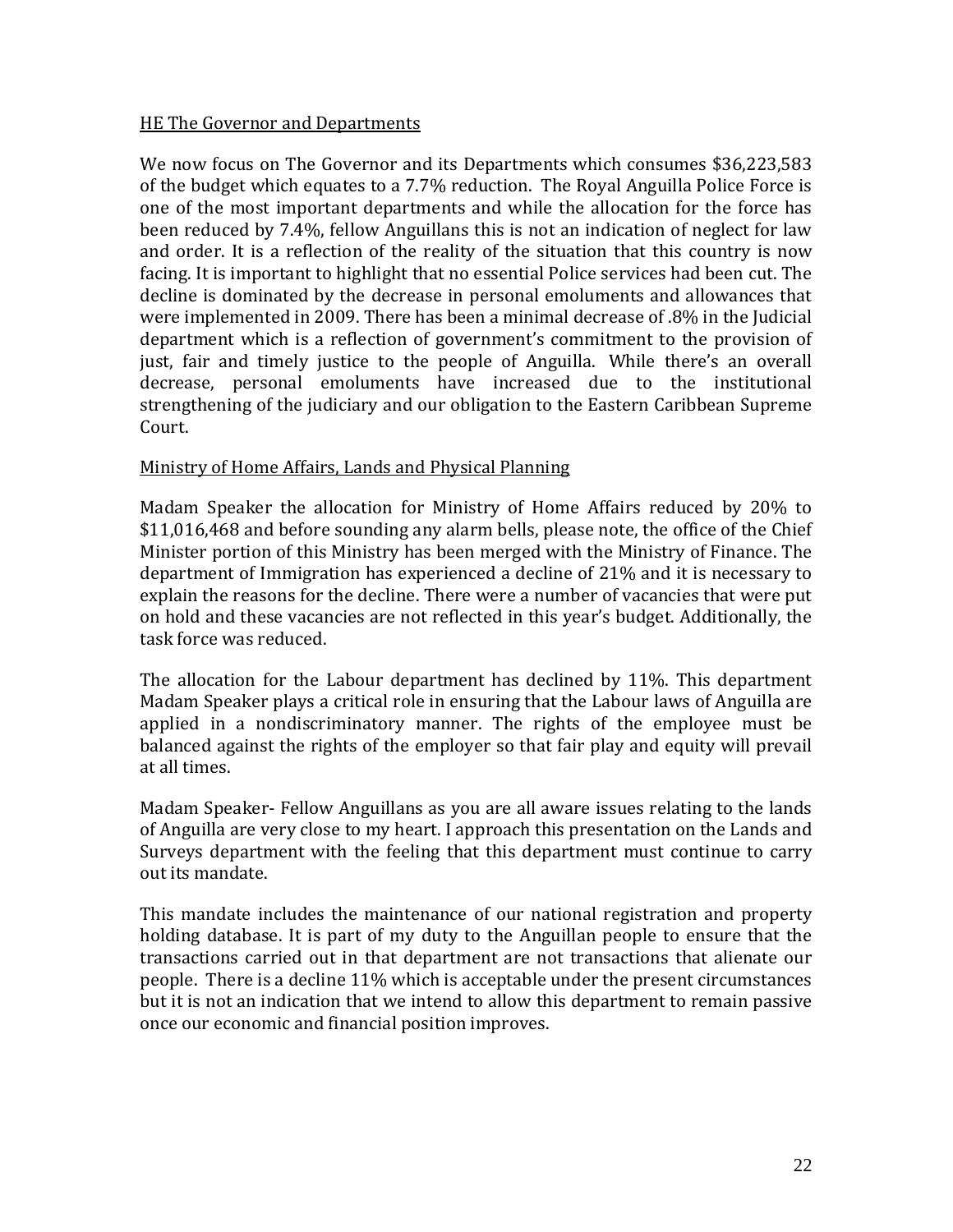Future generations of Anguillans must also enjoy the natural resources of this country. In order for them to do so, our environment must be preserved and protected and to achieve this we must ensure that our development strategies are sustainable. This is not only a function of government but each resident of Anguilla has to play his or her part in that preservation. Those unscrupulous sand minders who destroy our beaches for the sake of short term monetary gains, without any consideration for our future generations must be brought to justice.

We must match our words when it comes to future generations with our present deeds.

### Ministry of Finance, Economic Development, Investment, Commerce and Tourism

Madam Speaker, the Ministry of Finance, Economic Development, Commerce and Tourism is charged with managing the fiscal and economic affairs of this country. I am humbled to be the Minister of Finance and charged with the responsibility of spearheading **"Operation Recovery".**

Madam Speaker **"Operation Recovery"** cannot be a success if the Debt which we have inherited is not properly managed. This will be addressed later in this presentation. The Department of Finance which can be looked upon as the Secretariat for the entire Ministry is at the forefront of interacting with the general public and providing guidance on what steps should be taken on important matters. I work directly with this department and I am very pleased with the way the transition to my government has taken place. The senior staff in the department is also responsible for charting the strategic course as directed by the Political Directorate. Issues relating to financial legislation are very critical if strategic goals are to be achieved.

Over the years the Customs department the expenditure at the Customs department has been carefully analyzed in order to the increasing demands that were placed on that department in relation to revenue collection. Technological development in the managerial and operational functions of the department has necessitated an upgrade of the ASYCUDA system. It is anticipated that this upgrade will bring the department in line with other jurisdictions in the OECS Region.

Madam Speaker the Treasury department is one of our key institutions in relation to the management of public funds and our interaction with the public in general. The function of the Treasury cannot be understated and this government is determined to ensure that service rendered to the public adheres to the greater standards of efficiency and timeliness.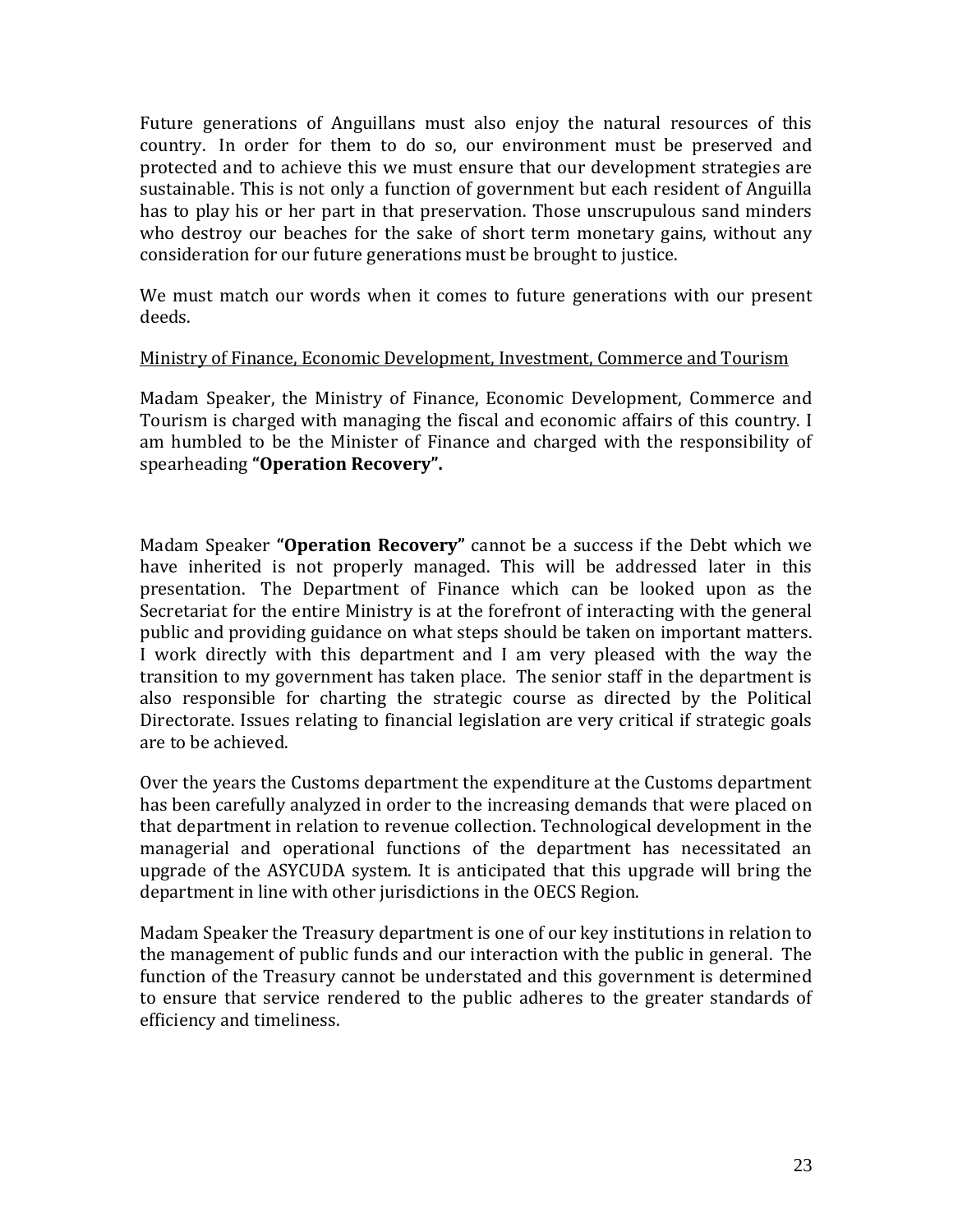Madam Speaker this country has experienced economic and financial booms and this government will return to those prosperous times. What we will ensure Madam Speaker that transparency, openness and accountability and good governance are integral components of our financial system. So the Internal Audit department must be at the forefront in ensuring that these principles are complied with in Anguilla public service and Madam Speaker the process of auditing is not only about dollars and cents but also about value for money and the overall performance of the Anguilla Public Service.

We have come a long way Madam Speaker. There was time when the taxes section at the Treasury department was the closest we came to in terms of an Inland Revenue department. Times have changed and today the Inland Revenue department is at the forefront of the implementation of the revenue side of our fiscal policy. I urge the people to cooperate with this department as its endeavours to collect the revenue which will help the government deliver on the mandate given by you my people. Madam Speaker we will also ensure that the legislation required for the efficient collection of revenue will be passed in the Honorable House. This is not about burdening down the people of Anguilla with taxation. This is about using what we have in such a way that the taxation of the Anguillan people does not become a burden.

Relevant statistics are key contributors to any analysis from which important decisions are to be made. It must be noted however that incomplete statistics amount to no more than a waste of time. Our statistics department is rated highly in the OECS region and it is incumbent upon us all to assist that department to maintain that high rating. But Madam Speaker, it is not just about the rating; it is about the role that statistics can play in our development strategies.

The allotment for the Commercial Registry has decreased by 27%. This decrease reflects the commitment of the department to do more with less. Two areas where significant sacrifices are being made are overseas travel and advertising. It is anticipated that these reductions will not a negative impact of that revenue department.

## **Social Services**

Madam Speaker \$77,075,579 was allocated to the Ministry of Social Services, which is a 9% reduction from the 2009 estimate. While there has been an overall decrease in the provision for the Ministry of Social Services, the provision for the Department of Social Services has increased from \$4,372,704 to \$5,075,158. This represents a 16% increase. This increase is necessary because despite the fact that this country is experiencing challenging financial and economic time, this does not absolve the Government of Anguilla of its responsibilities to the Social Sector. Madam Speaker it must be pointed out that Social Services are not revenue earners but the demand on expenditure can be very substantial, even in times of economic and financial woes. To put it simple Madam Speaker the Social needs of this country cannot be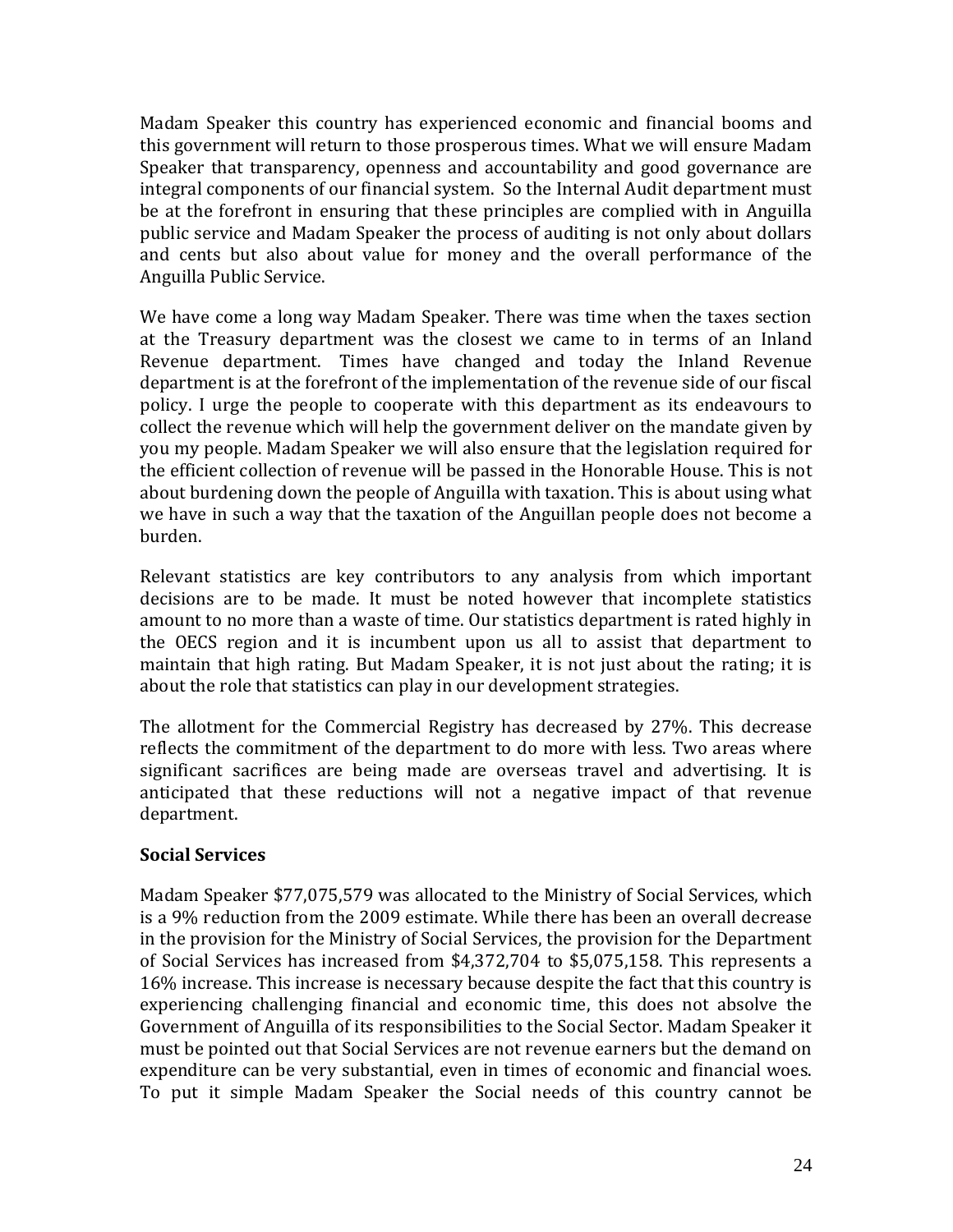neglected. We have to continue to pursue the rehabilitation of our young people, who for some reason have strayed from the straight and narrow road. Many among us have been the recipient of second chances….who knows maybe third or more and it is incumbent upon us to do the same for our young people. Madam Speaker our focus should always include an element of rehabilitation rather than solely punishment and these principles must also be applied in our penal system. Zenada Haven is a rehabilitation center for trouble youth and is in full operation and I guarantee you Madam Speaker that that this institution operated by highly skilled professionals in that area, along with the assistance of well meaning Anguillans will return its residents into society and they will be able to walk side by side with Anguilla's finest. Madam Speaker we can continue for a long time on Social Services but I will address one more issue in that area and then move on. We have a duty to look after the welfare of all the senior citizens who have done so much and paved the way for us to enjoy all the modern amenities that modern day Anguilla has to offer.

Madam Speaker the budgetary statistics indicate to us that the provision for education has been cut by only 5% but this statement must be qualified. The cuts in education are essentially the reduction in personal emoluments because all of the services under education have remained virtually untouched. We had to take this route because it is not possible to overestimate the importance that education has played, is playing and will continue to play in the personal and professional development of our people. In a perfect world Madam Speaker the allotment for education would have increased but under the present circumstances, this modest reduction, I suggest to you is not bad.

Madam Speaker the story of Education has undergone an important development in the establishment of the Anguilla Community College under the auspices of the Ministry of Social Services. This government has procured the services of an experience president for this new institution with a mandate to move this institution forward and develop it into one of the flagship institution of its kind in the region.

## **Ministry of Infrastructure, Communications, Utilities, Housing, Agriculture and Fisheries**

Madam Speaker it is not surprising that in this present climate that the provision for Ministry of Infrastructure, Communications, Utilities, Housing, Agriculture and Fisheries (MICUHAF) has declined from its 2009 estimate by 24% to \$24,051,058. Many of the departments under that Ministry are responsible for the implementation of Public Sector projects and Madam Speaker we don't have a lot of those right now so the demands on that Ministry are greatly diminished. You would notice Madam Speaker that the provision for Anguilla Fire and Rescue Services has increased by 3%. This is consistent with government's efforts to upgrade this department in order to meet regional and international safety standards. A relaxation of the safety standards would have a negative impact on the air traffic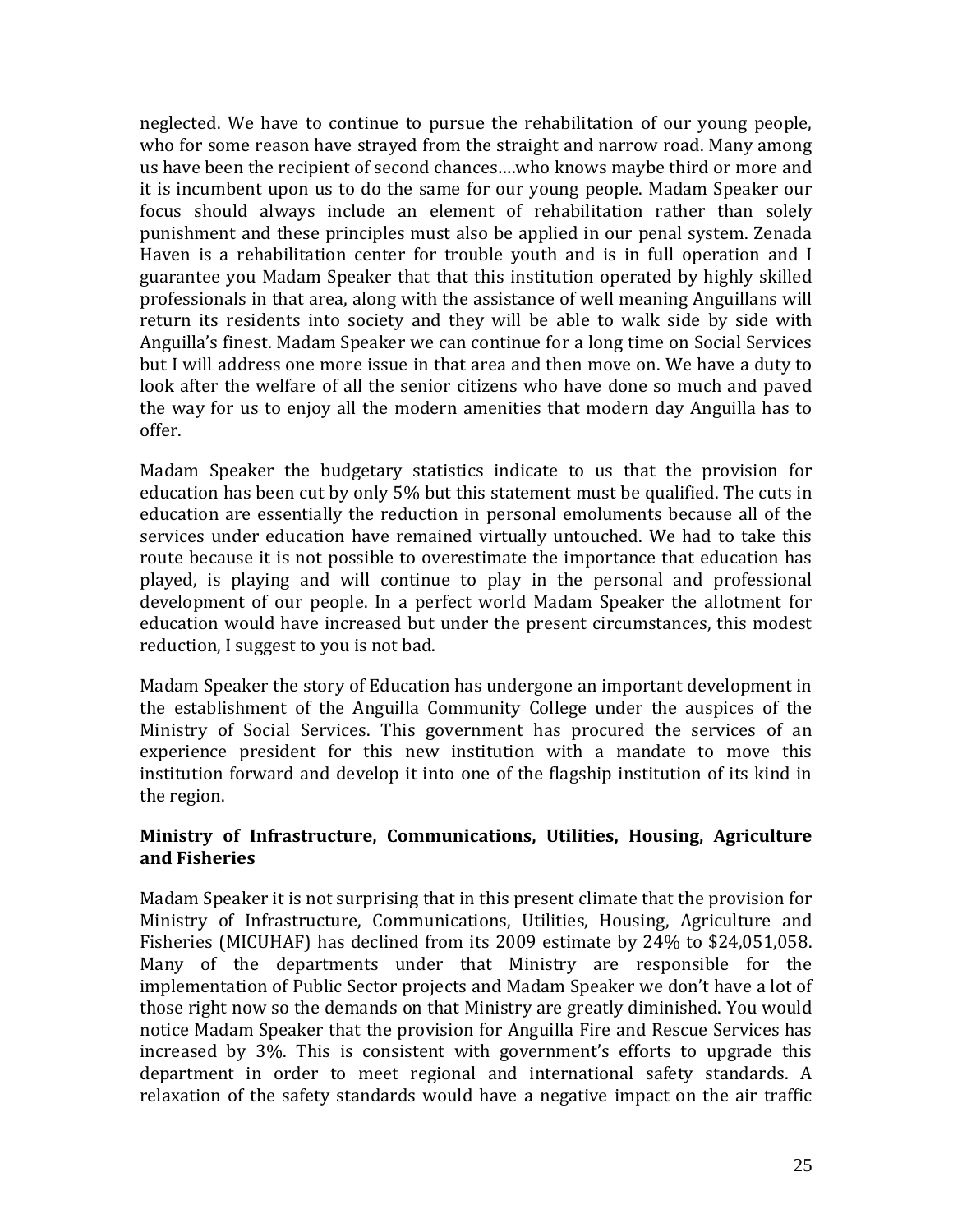and adverse implications for our tourism industry. We cannot afford that Madam Speaker.

Madam Speaker the foregoing presentation on the various departments has not exhausted all the issues but was a representation of some of the most pertinent. I encourage all residents of Anguilla to familiarize their selves with the 2010 budget.

# **2010 CAPITAL BUDGET AND FINANCING**

Madam Speaker, the difficult financial times persist and cuts must be made everywhere. In this regard we have made provision for limited but targeted capital investments to the tune of **\$10m.** 

These projects, when combined with the complementary, ongoing and planned initiatives by our regional and international development partners, will aim to address the need to stabilise the Anguilla economy, support and enhance economic growth while providing the necessary supporting social development and protection.

It is at this point that I would like to take this opportunity to acknowledge the role played by our development partners in recent times and also to express the desire for continued commitment, cooperation and coordination going forward.

To the European Union, our only significant source of grant funding, we wish to thank you for the closing out the arrangements under EDF 9 and we look forward to a swift and comprehensive planning and programming exercise for EDF 10 and the smooth realisation of Anguilla's general budget support allocation.

The ECCU through the ECCB has provided substantial support especially through their Stabilisation and Growth Programme which was a collective response to us member countries impacted by the global economic and financial crisis.

The Caribbean Development Bank, in addition to offering of loan assistance to Anguilla to develop the Blowing Point Port Facility in Anguilla and Loan and grant assistance to support the feasibility study for a Hospitality Training Institute, they have been approached more recently with a request to provide a Policy Based Loan to the Government of Anguilla for the purpose of debt restructuring and are working hard to make this a reality.